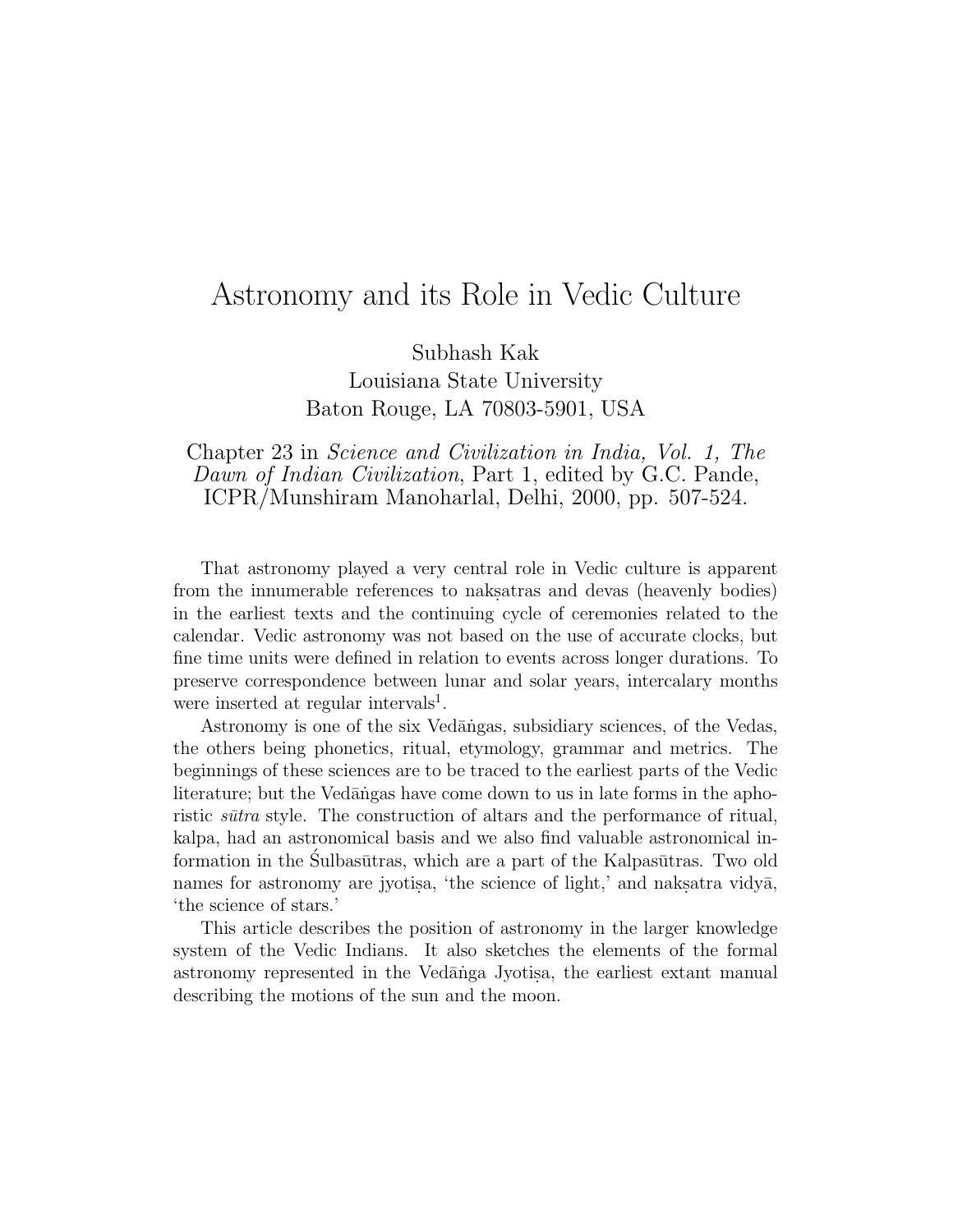## **1 The Vedic System of Knowledge**

When the Vedic Samhitas are taken together with the Brahmanas, Aranyakas, Upanis. Upanisads, and Sūtras as well as the Vedāngas and the Upavedas, this body of texts encompasses a variety of sciences, psychology, and cosmology. The uniqueness of this knowledge arises from the multifarious interrelationships between the parts and how these parts are related to the whole. To understand any single Vedic text it is essential to know the Vedic system of knowledge. This system has a recursive nature where patterns and metaphors are repeated at different levels of description.

At the broadest level the classification of knowledge is in terms of apara (material) and para (transcendental). Speech and language are considered to have four forms<sup>2</sup>, of which one kind, the par $\bar{a}$ , is unmanifest. In other words it is believed that ordinary language cannot express all aspects of the nature of reality. The Samhitas and their commentaries are meant to lead to parā knowledge whereas the Vedāngas and the Upavedas deal with aparā knowledge. The Samhitas teach through paradox and riddle.

Several texts mention that the Vedas are eternal or apauruseya. We are told that Prajāpati, Time, created the Vedas. It is stated that three lights  $(jyotis)$ , Agni, Vāyu, and Aditya, were first produced<sup>3</sup>. Agni was born from the earth, Vayu from the atmosphere, Aditya from the sky. Reveda was thereafter produced from Agni, Yajurveda from Vāyu, and Sāmaveda from Aditya. From these three pure sounds were born:  $bh\bar{u}h$  from the Rc, bhuvah. from the Yajus, and *svar* from the Saman. From these, in turn, come the sounds a, u, and m, which when taken together form the syllable  $\omega$ . This creation process clearly alludes to an astronomical basis. The resis are stars but they have counterparts in the firmament of consciousness. The hymns attributed to the resis are to be taken to have been seen in the inner space. The theory that the Vedas are non-human implies that the knowledge they represent is eternal, not that the hymns have been in existence for ever. From another perspective, the Vedic chants and symbols represent archetypes of human consciousness, and it is in this sense that the Vedic knowledge is to be considered eternal.

The notion of equivalence or connection *(bandhu)* amongst the adhidaiva (devas or stars), adhibhūta (beings), and adhyātma (spirit) plays a central role in the Vedic system of knowledge. These connections, between the astronomical, the terrestrial, the physiological and the psychological, rep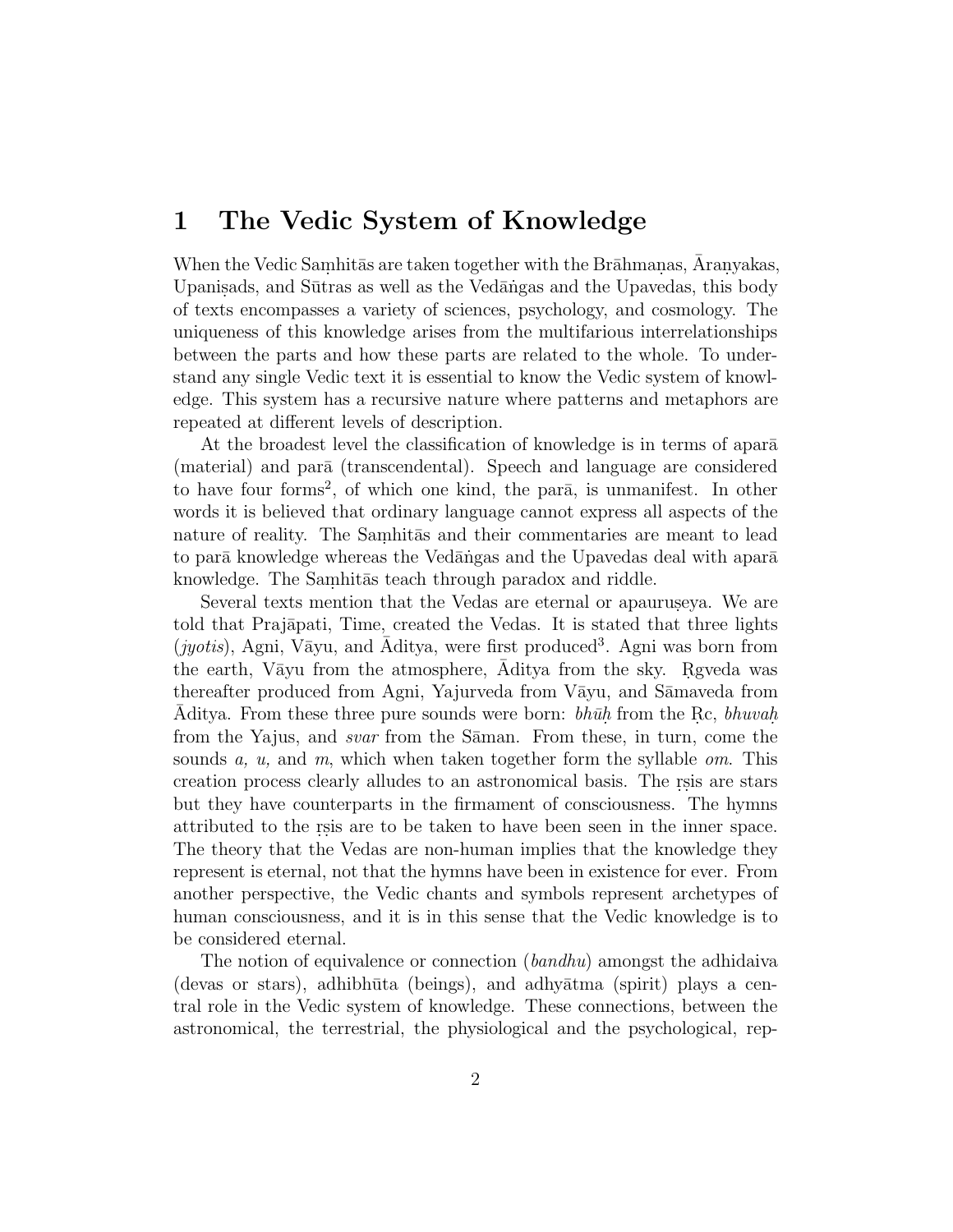resent the constant theme in the discourse of the texts. They are usually stated in terms of vertical relationships, representing a recursive system; but they are also described horizontally across hierarchies where they represent metaphoric or structural parallels. Most often, the relationship is defined in terms of numbers or other characteristics. An example is the 360 bones of the infant—which later fuse into the 206 bones of the adult—and the 360 days of the year. Likewise, the tripartite division of the cosmos into earth, space, and sky is reflected in the tripartite psychological aspects of tamas, rajas and sattva.<sup>4</sup>

Although the Vedic books speak often about astronomical phenomena, it is only recently that the astronomical substratum of the Vedas has been examined<sup>5</sup>. One can see a plausible basis behind many connections. Research has shown that all life comes with its inner clocks. Living organisms have rhythms that are matched to the periods of the sun or the moon. There are quite precise biological clocks of 24-hour (according to the day), 24 hour 50 minutes (according to the lunar day since the moon rises roughly 50 minutes later every day) or its half representing the tides, 29.5 days (the period from one new moon to the next), and the year. Monthly rhythms, averaging 29.5 days, are reflected in the reproductive cycles of many marine plants and those of animals. The menstrual period is a synodic month and the average duration of pregnancy is nine synodic months. There are other biological periodicities of longer durations. These connections need not be merely numerical. In its most general form is the Upanisadic equation between the self ( $\bar{\text{at}}$ man) and the universe (brahman).

It is tempting to view *juotisa*, the science of light, as the fundamental paradigm for the Vedic system of knowledge. Jyotisa is a term that connotes not only the light of the outer world, but also the light of the inner landscape. Astronomy is best described as naksatra-vidya of the Chandogya Upanisad, but because of its popularity we will also use jyotisa in its narrow meaning of astronomy. As defining our place in the cosmos and as a means to understand the nature of time, astronomy is obviously a most basic science.

That astronomy reveals that the periods of the heavenly bodies are incommensurate might have led to the notion that true knowledge lies beyond empirical aparā knowledge. On the other hand, it is equally likely that it was a deep analysis of the nature of perception and the paradox of relationship of the perceptor to the whole that was the basis of Vedic thought, and the incommensurability of the motions in the sky was a confirmation of the insight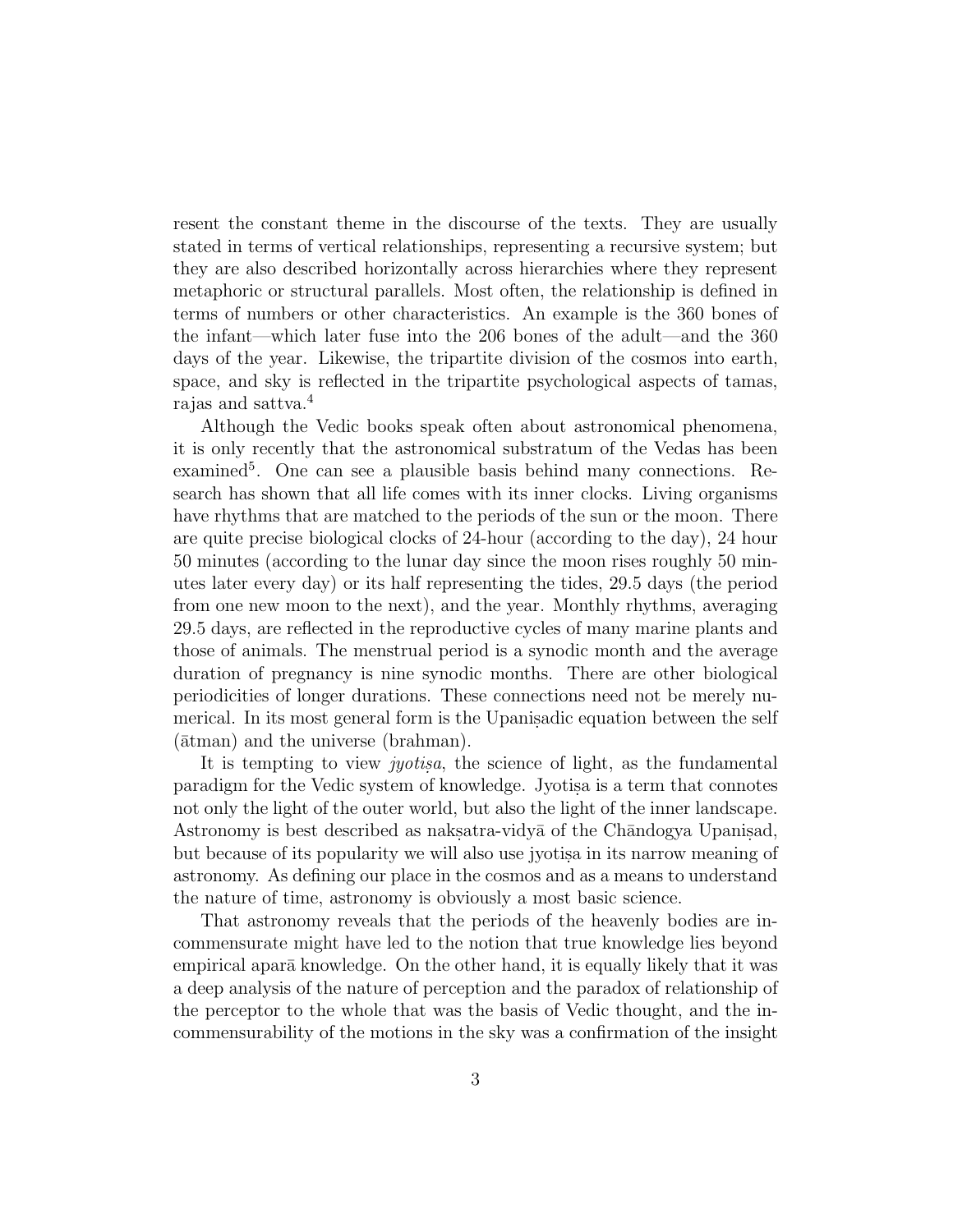that knowledge is recursive. This Vedic view of knowledge seems to have informed the earliest hymns so it does not appear to be feasible to answer the question of which came first. Neither can we now answer the question whether jyotisa as pure astronomy was a precursor to a jyotisa that included astrology.

Analysis of texts reveals that much of Vedic mythology is a symbolic telling of astronomical knowledge. Astronomy was the royal science not only because it was the basis for the order in nature, but also because the inner space of man, viewed as a microcosm mirroring the universe, could be fathomed through its insights.

### **1.1 Of Ceremonies, Festivals, Rites**

The importance of jyotisa for agriculture and other secular purposes are obvious and so we begin with a brief account of rites and festivals. These ceremonies and rituals reveal that there existed several traditions of astronomical lore; these variations are marked by the different books of Srautasūtra. Such variation is perfectly in accord with an age when astronomy was a living science with different scholars providing different explanations. Since our purpose is not to go into the details of the Vedic texts, we will describe ceremonies and rites selectively.

Different points in the turning year were marked by celebrations. The year, beginning with the full moon in the month Phālguna (or Caitra), was divided into three four-monthly,  $c\bar{a}turn\bar{a}sga$ , sacrifices. Another way of marking the year is by a year-long d $\overline{a}$ ks. The year was closed with rites to celebrate Indra Sunā stīra (Indra with the plough) to "obtain the thirteenth month;" this thirteenth month was interposed twice in five years to bring the lunar year in harmony with the solar year. This closing rite is to mark the first ploughing, in preparation for the next year. Symbolically, this closing was taken to represent the regeneration of the year.

Year-long ceremonies for the king's priest are described in the Atharvaveda Parisista; these include those for the health of horses, the safety of vehicles, and so on. There existed other royal rites such as rājasūya, vājapeya and the asvamedha, the so-called horse sacrifice, which actually represented the transcendence by the king of time in its metaphorical representation as horse. The primary meaning of as va as the sun is attested to in the Rgveda, Nirukta, and Satapatha Brāhmana.<sup>6</sup>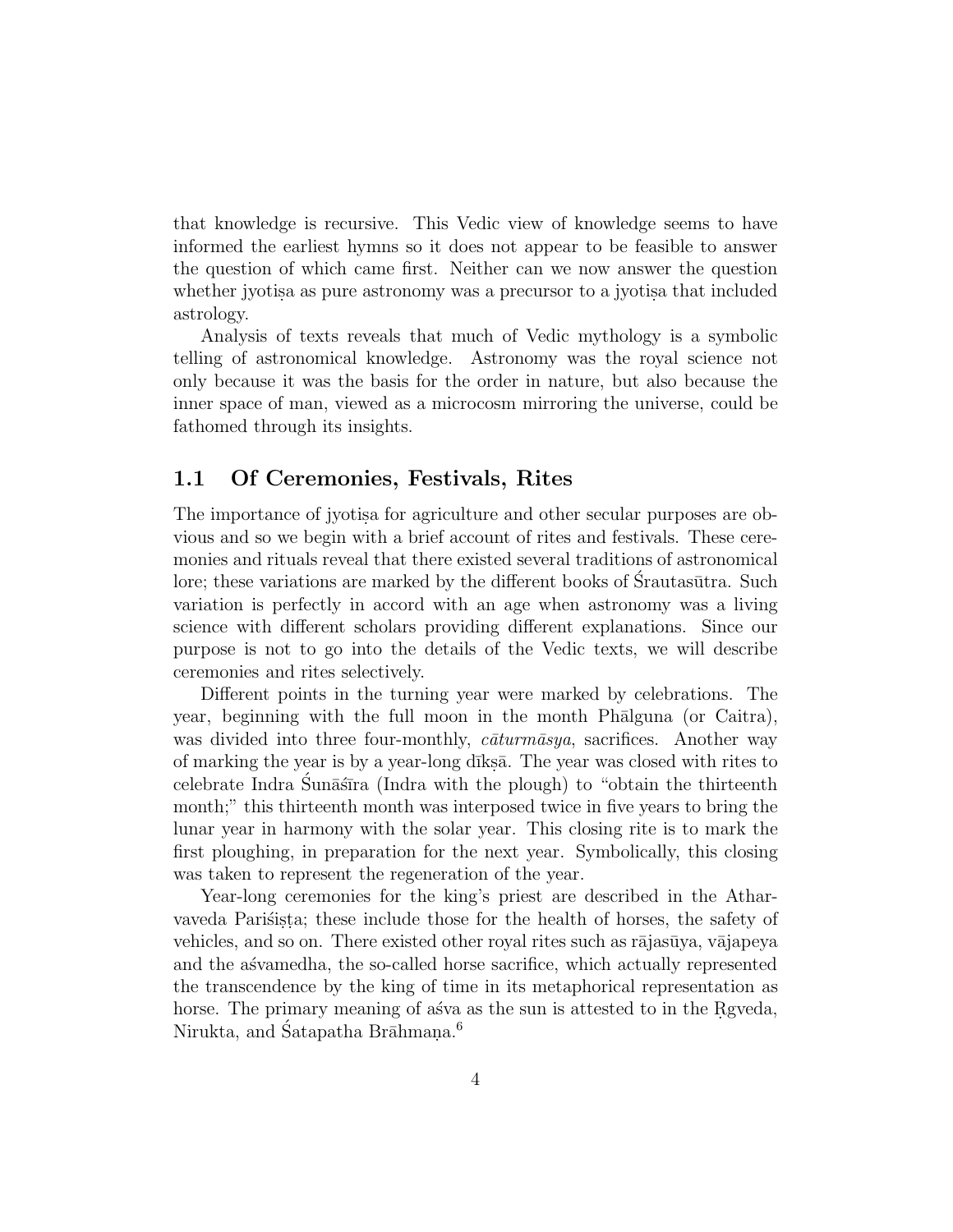The Grhyasūtras describe rites that mark the passage of the day such as the daily agnihotra. Three soma pressings, at sunrise, midday and sunset, were a part of the daily ritual of agnistoma. Then there were the full and new moon ceremonies. Longer soma rites were done as sattras, sessions of twelve days or more.

### **1.2 Altars**

Altar ritual was an important part of Vedic life and we come across fire altars in the Regular hymns. Study of Vedic ritual has shown that the altar, adhiyajña, was used to show the connections between the astronomical, the physiological and the spiritual symbolically. That the altars represented astronomical knowledge is what interests us in this article. But the astronomy of the altars was not systematically spelled out although there are pointed references in many texts including the tenth chapter of Satapatha Brahman. entitled Agnirahasya. Reveda itself is viewed as an altar of mantras in the  $S$ ulbasūtras.<sup>7</sup>

Altars were used in relation to two basic types of Vedic ritual: Srauta and ´ Grhya. This ritual marked specific points in the day or the year as in the soma rituals of agnistoma and agnicayana.<sup>8</sup>Satapatha Brāhmana describes the twelve-day agnicayana rite that takes place in a large trapezoidal area, called the mahavedi, and in a smaller rectangular area to the west of it, which is called the prācīnavams a or prāgvams a. The text says clearly that agnicayana represents ritual as well as knowledge.<sup>9</sup>

The mahāvedi trapezium measures 30 prakrama on the west, 24 prakrama on the east, and 36 prakrama lengthwise. The choice of these numbers is related to the sum of these three equalling one fourth the year or 90 days.

The nominal year of 360 days was used to reconcile the discrepancies between the lunar and solar calendars, both of which were used. In the mahāvedi a brick altar is built to represent time in the form of a falcon about to take wing, and in the prācīnavams a there are three fire altars in specified positions, the gārhapatya, āhavanīya, and daksināgni. The gārhapatya, which is round, is the householder's fire received from the father and transmitted to the descendents. It is a perpetual fire from which the other fires are lighted. The daksinagni is half-moon shaped; it is also called the anvāhāryapacana where cooking is done. The āhavanīya is square. Between the  $\bar{a}$ havan $\bar{a}$  and the g $\bar{a}$ rhapatya a space of a rough hourglass is dug out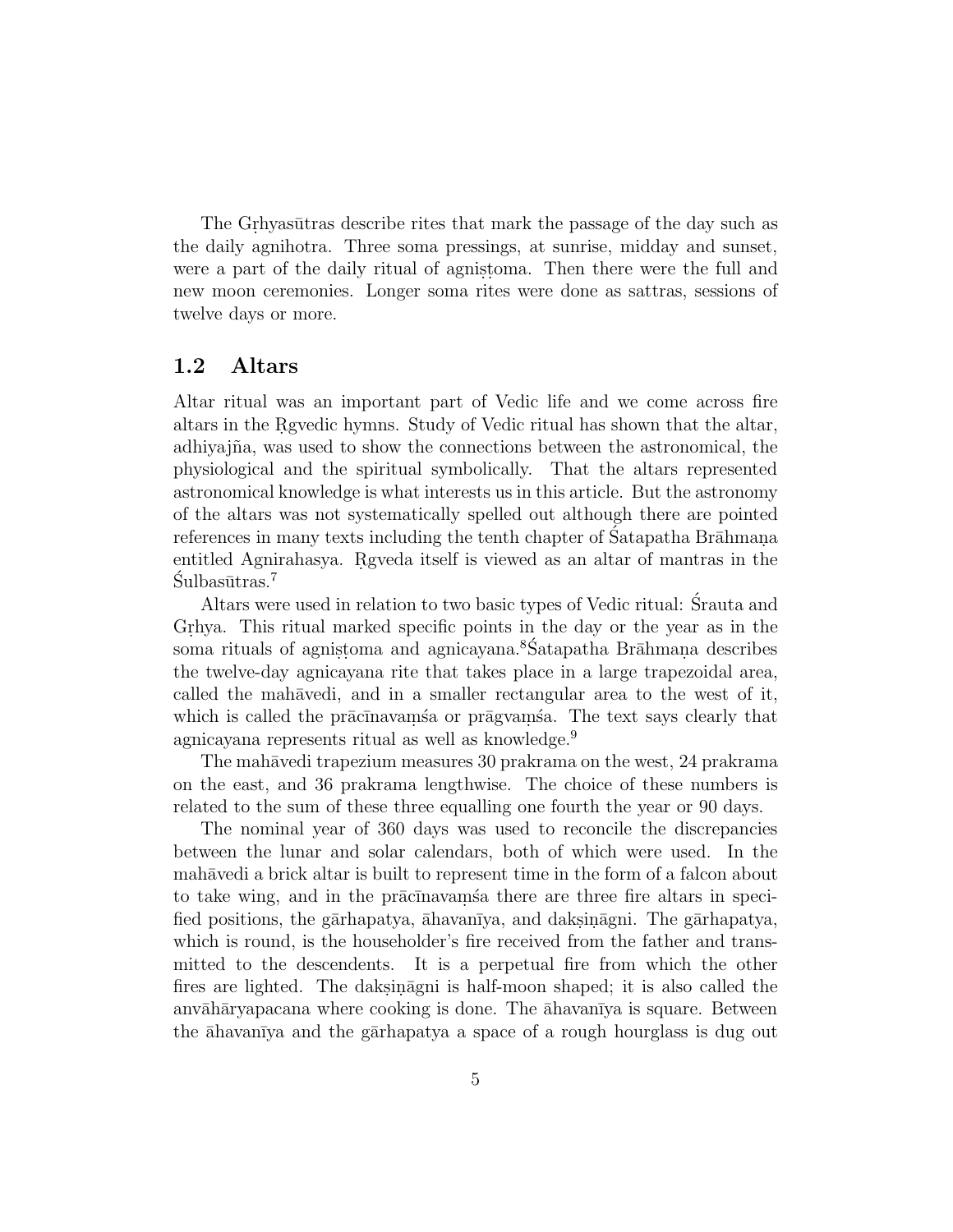and strewn with grass; this is called the vedi and it is meant for the gods to sit on.

During the agnicayana ritual the old  $\bar{a}$ havan<del>t</del>ya serves the function of the original garhapatya. This is the reason why their areas are to be identical, although one of them is round and the other square. In addition eight dhisnya hearths are built on an expanded ritual ground (Figure 1).

Agnicayana altars are supposed to symbolize the universe.<sup>10</sup>Garhapatya represents the earth, the dhisnya hearths represent space, and the  $\bar{a}$ havanīya altar represents sky. This last altar is made in five layers. The sky is taken to represent the universe therefore it includes space and earth. The first layer represents the earth, the third the space, and the fifth the sky. The second layer represents the joining of the earth and space, whereas the fourth layer represents the joining of space and sky.

Time is represented by the metaphor of a bird. The months of the year were ordinarily divided into six seasons unless the metaphor of the bird for the year was used when hemanta and strain were lumped together. The year as a bird had the head as vasanta, the body as hemanta and stages the two wings as sarada and grīsma, and the tail as varsā.

The Vedic sacrifice is meant to capture the magic of change, of time in motion. Put differently, the altar ritual is meant to symbolize the paradoxes of separation and unity, belonging and renunciation, and permanence and death. The yajamāna, the patron at whose expense the ritual is performed, symbolically represents the universe.

The ritual culminates in his ritual rebirth, which signified the regeneration of his universe. In other words, the ritual is a play dealing with paradoxes of life and death enacted for the yajamāna's family and friends. In this play symbolic deaths of animals and humans, including the yajamāna himself, may be enacted.

### **1.3 Evolution of Vedic Thought**

How did the use of altars for a symbolic representation of knowledge begin? This development is described in the Purānas where it is claimed that the three altars were first devised by the king Purūravas. The genealogical lists of the Purānas and the epics provide a framework in which the composition of the different hymns can be seen.<sup>11</sup>The ideas can then be checked against social processes at work as revealed by textual and archaeological data.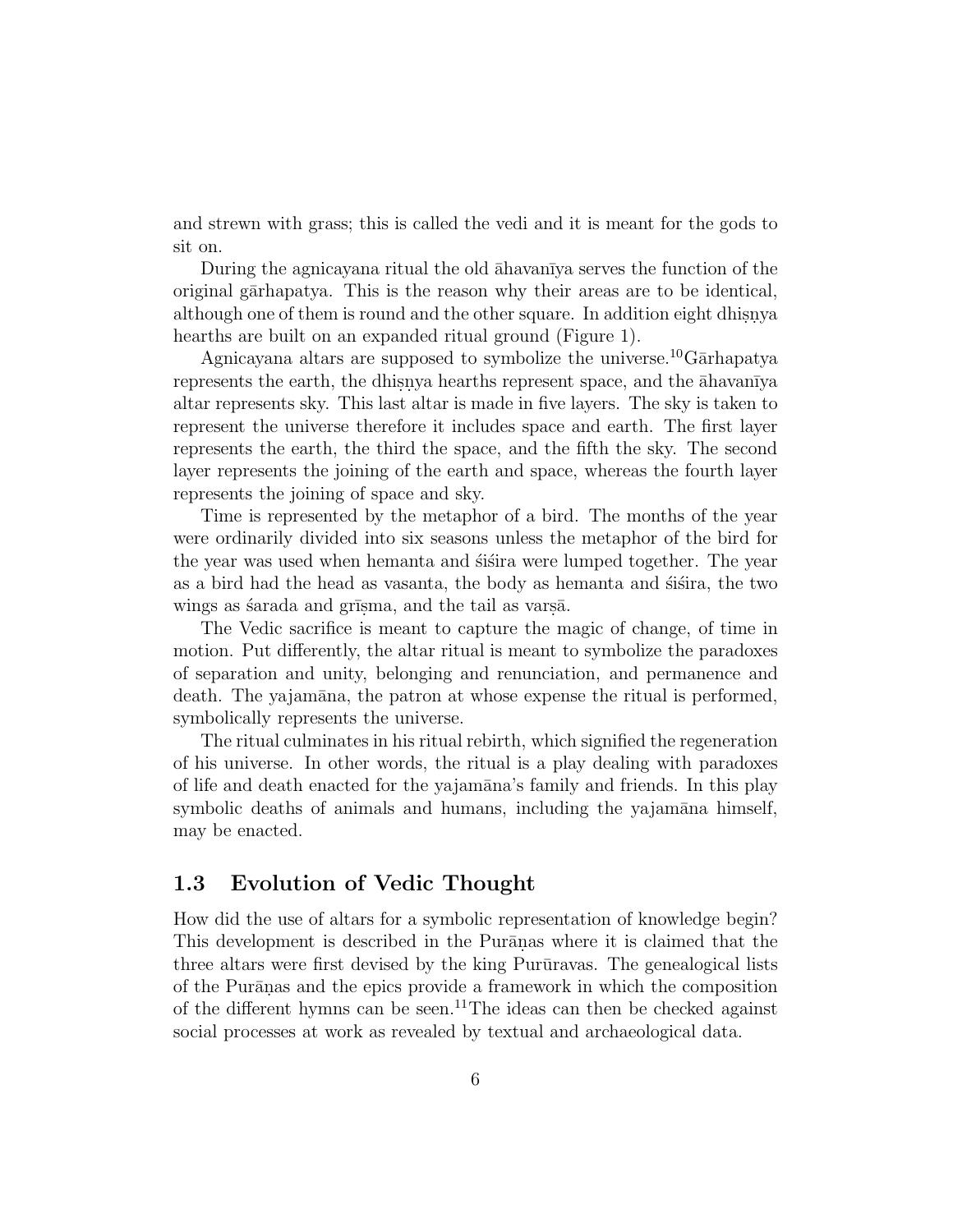As we will see later in this article, there existed an astronomical basis to the organization of Rgvedic itself; this helps us see Vedic ritual in a new light. That astronomy could be used for fixing the chronology of certain events in the Vedic books was shown more than a hundred years ago by Tilak and Jacobi.<sup>12</sup>This internal evidence compels the conclusion that the prehistory of the Vedic people in India goes back to the fourth millennium and earlier. On the other hand, new archaeological discoveries show a continuity in the Indian tradition going as far back as 7000 B.C.E.<sup>13</sup>These are some of the elements in accord with the view that the Vedic texts and the archaeological finds relate to the same reality.

Recent archaeological discoveries establish that the Sarasvati river dried up around 1900 B.C.E. which led to the collapse of the Harappan civilization that was principally located in the Sarasvat<del>i</del> region. Francfort has even argued that the Drsadvatī was already dry before  $2600$  B.C.E.<sup>14</sup>The region of the Sarasvatī and the Drsadvatī rivers, called Brahmāvarta, was especially sanctified and Sarasvatī was one of the mightiest rivers of the Rgvedic period. On the other hand, Pañcavims a Brāhmana describes the disappearance of Sarasvatī in the sands at a distance of forty days on horseback from its source.<sup>15</sup>With the understanding of the drying up of Sarasvat $\bar{\text{i}}$  it follows that the Regular hymns are generally anterior to 1900 B.C.E but if one accepts Francfort's interpretation of the data on the Dr. gadvatī then the R. gvedic period includes the period before 2600 B.C.E.

## 2 Naksatras

The Rgveda describes the universe to be infinite. Of the five planets it mentions Brhaspati (Jupiter) and Vena (Venus) by name<sup>16</sup>. The moon's path was divided into 27 equal parts, although the moon takes about 27 1/3 days to complete it. Each of these parts was called a naksatra. Specific stars or asterisms were also termed naksatras. Satapatha Brāhmana relates a story<sup>17</sup> about the naks atras being as powerful as the sun in earlier times but that they have lost this power to the sun. In view of this the etymology  $na +$  $ksatra$ , 'no power,' is proposed. A favored modern etymology is nak-ksatra, 'ruler over night.' One ancient name of astronomer is naksatra-dars<sup>a</sup>.

Naksatras are mentioned in the Rgveda and Taittirīya Samhitā specifically mentions that they are linked to the moon's path. The Rgyedic refer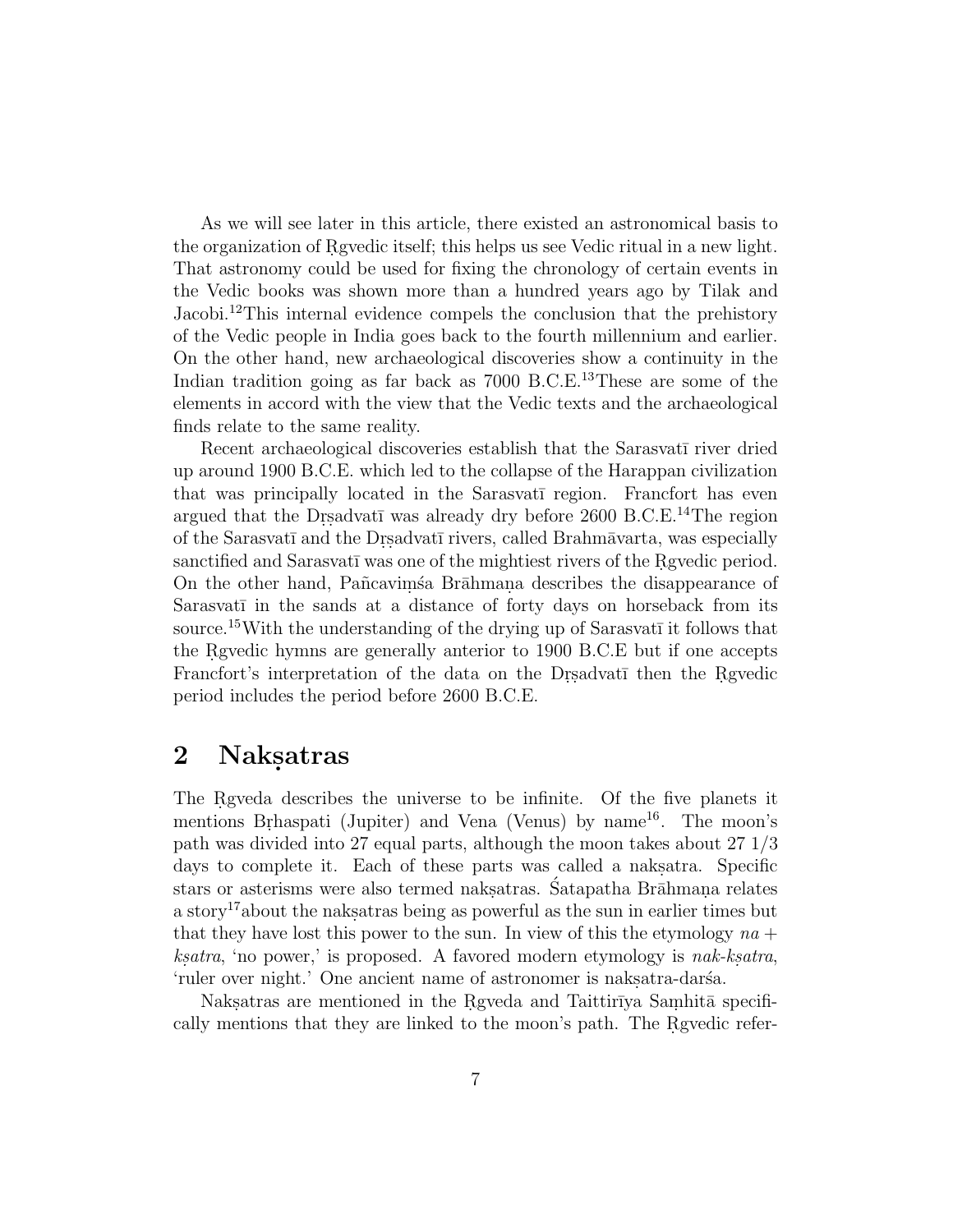ence to 34 lights apparently means the sun, the moon, the five planets, and the 27 naks atras. In later literature the list of naks atras was increased to 28. Constellations other than the nakes also known; these include the Rks. (the Bears), the two divine Dogs (Canis Major and Canis Minor), and the Boat (Argo Navis). Aitreya Brāhmana speaks of Mrga (Orion) and Mrgavyādha (Sirius). The moon is called sūrya raśmi, one that shines by sunlight.

Satapatha Brāhmana provides an overview of the broad aspects of Vedic astronomy. The sixth chapter (kanda) of the book provides significant clues. Speaking of creation under the aegis of the Prajapati (reference either to a star or to abstract time) mention is made of the emergence of Asva, Rāsabha, Aja and Kūrma before the emergence of the earth. It has been argued that these refer to stars or constellations. Visvan $\bar{\text{at}}$ ha Vidy $\bar{\text{a}}$ lank $\bar{\text{a}}$ ra<sup>18</sup>suggests that these should be identified as the sun  $(Aśva)$ , Gemini  $(Rāsabha)$ , Aja (Capricorn) and Kūrma (Cassiopeia). This identification is supported by etymological considerations. RV  $1.164.2$  and Nirukta  $4.4.27$  define Asva as the sun. Rāsabha which literally means the twin asses are defined in Nighantu 1.15 as Asvinau which later usage suggests are Castor and Pollux in Gemini. In Western astronomy the twin asses are to be found in the next constellation of Cancer as Asellus Borealis and Asellus Australis. Aja (goat) is defined by Nighantu 1.15 as a sun and owing to the continuity that we see in the Vedic and later European names for constellations (as in the case of the Great Bear) it is reasonable to identify it as the constellation Capricorn (caper goat + *cornu* horn). Kūrma is a synonym of Kastyapa (tortoise) which is linguistically close to Cassiopeia (from Greek Kassiopeia). Etymologically Kāśyapīya, slow like a tortoise, seems appropriate for Cassiopeia (from Greek Kassiopeia) since it is near the pole. This last name may point to an epoch when this constellation was even closer to the north pole.

Vedic ritual was based on the times for the full and the new moons, solstices and the equinoxes. The year was known to be somewhat more than 365 days and a bit less than 366 days. The solar year was marked variously in the many different astronomical traditions that marked the Vedic world. In one tradition, an extra eleven days, marked by ek $\bar{a}$ dasáar $\bar{a}$ tra or elevenday sacrifice, were added to the lunar year of 354 days. According to the Taittirīya Samhitā five more days are required over the nominal year of 360 days to complete the seasons, adding that four days are too short and six days are too long. In other traditions, Gavamayana, 'the walk of cows or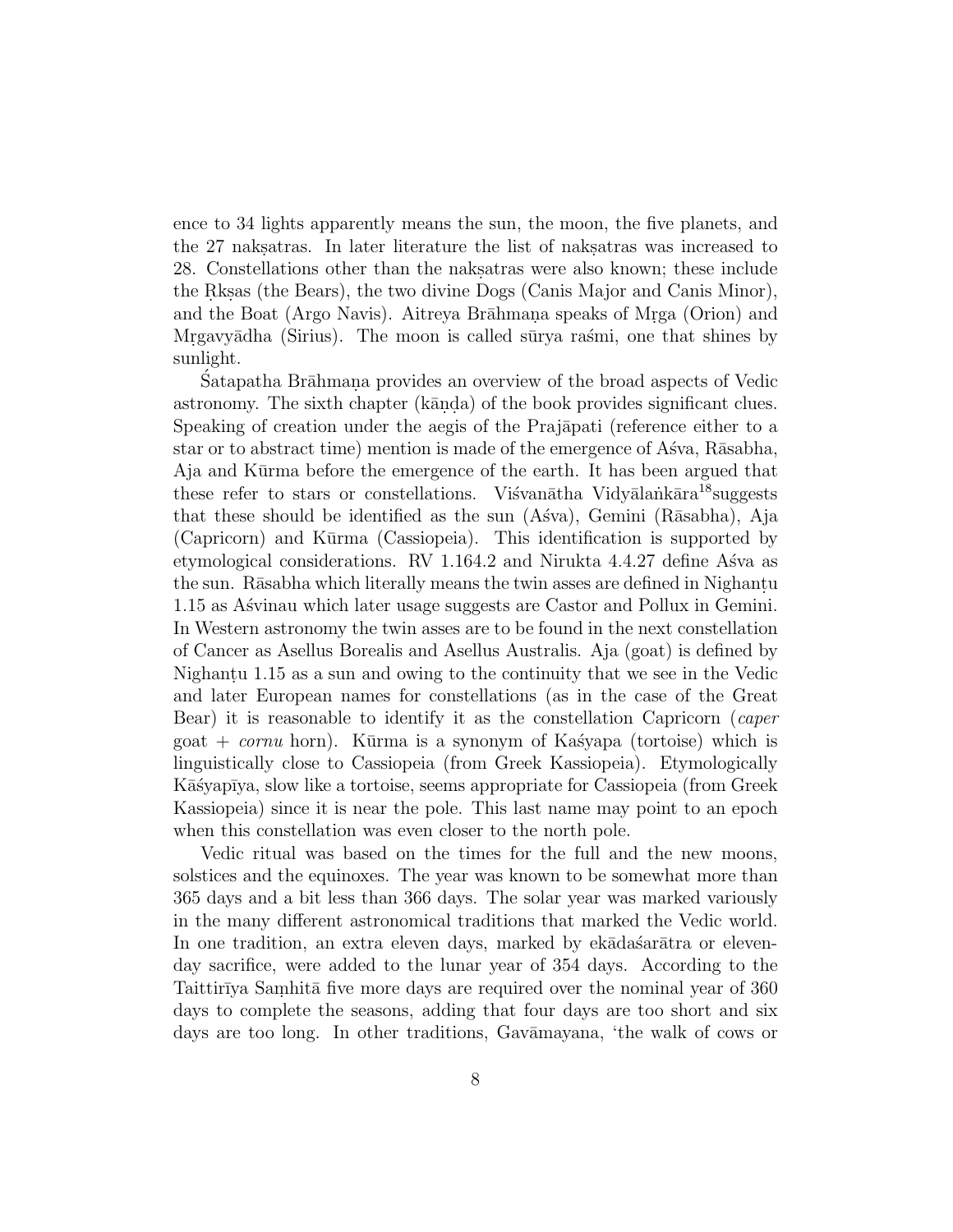intercalary periods,' varied from 36 days of the lunar sidereal year of 12 months of 27 days, to 9 days for the lunar sidereal year of 13 months of 27 days to bring the year in line with the ideal year of 360 days; additional days were required to be in accord with the solar year.

The year was divided into two halves: uttar $\bar{a}$ yana, when the sun travels north, and daksinayana, when the sun travels south. According to Kaus. Taki Brāhmana, the year-long sacrifices began with the winter solstice, noting the occurrence of the summer solstice, visuvant, after six months.

The twelve tropical months, and the six seasons, are named in the Yajurveda:

Madhu, Mādhava in vasanta (spring);  $Sukra, Suci in grīsma (summer);$ Nabha, Nabhasya in varṣā (rains); Isa, Urja in  $\delta$ arada (autumn); Saha, Sahasya in hemanta (winter); Tapa, Tapasya in śiśira (freeze).

The n $\bar{a}$ ks atra names of the months began with Caitra in spring, although some lists begin with Phālguna. Since the months shift with respect to the twelve naksatra about 2,000 years per naksatra, this change in the lists indicates a corresponding long period. The lists that begin with Caitra mark the months thus:

Caitra, Vaiśākha, Jyaistha, Asadha, Srāvana, Bhādrapada, Ašvina, Kārttika, Mārgaśira, Pausya, Māgha, Phālguna.

The earliest lists of naksatras in the Vedic books begin with Krittikas, the Pleiades; much later lists dating from sixth century C.E. begin with Asvinī when the vernal equinox occurred on the border of Revatī and Asvinī. Assuming that the beginning of the list marked the same astronomical event, as is supported by other evidence, the earliest lists should belong to the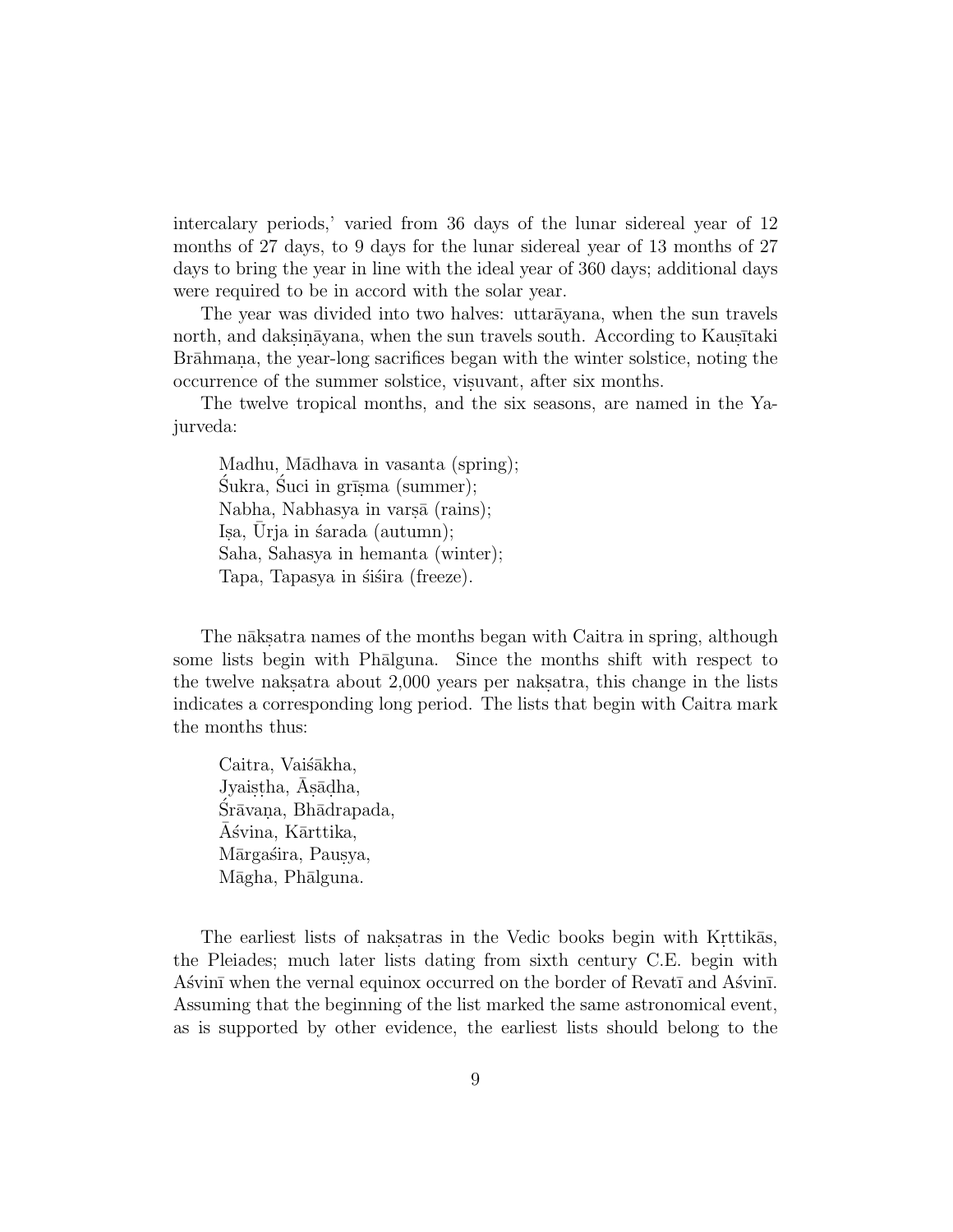third millennium B.C.E. Taittirīya Samhitā  $4.4.10$  and Satapatha Brāhmana 10.5.4.5 each mention 27 naks atras. But there was also a tradition of the use of 28 naksatras. The Atharvaveda 19.7 lists these 28 together with their presiding deities; the additional nakes at a Abhijit. The lists begins with Krttika (Pleiades) where the spring equinox was situated at that time.<sup>19</sup>

The following is a list of the naksatras and their locations:

- 1. **Krttikā**, from the root  $krt$ , 'to cut.' These are the Pleiades. Satapatha Brāhmana says that the Krittikās do not swerve from the east; this indicates early third millennium B.C.E.
- 2. **Rohinī**, 'ruddy,' is  $\alpha$  Tauri, Aldebaran. The legend of Prajāpati, Orion, considered the personification of the year, pursuing his daughter, Rohini, refers to the age when the beginning of the year shifted from Orion to Rohini. In this legend Prajāpati's head was cut off by Mrgavyādha, Sirius. In another version of this legend Siva cuts off the head of Daksa Prajāpati. Such a shifting of the year occurred in the fifth millennium B.C.E. Atharvaveda 13.1.22 recalls the period when the sun rose in Rohini.
- 3. **Mrgastirsa**, 'Orion's head.' Since the head of Orion was cut off, this is the region of the stars  $\lambda$ ,  $\phi_1$ ,  $\phi_2$  Orionis. Another name of this nakes atra is Agrahāyana, 'the beginning of the year,' which is a cognate of the word Orion. The vernal equinox lay in Orion around 4500 B.C.E.
- 4. **Ardrā**, 'moist,' is the brilliant star Betelgeuse,  $\alpha$  Orionis.
- 5. **Punarvasū**, 'the two that give wealth again,' are the stars Castor and Pollux, or  $\alpha$  and  $\beta$  Geminorum.
- 6. **Tisya**, 'pleased,' or **Pusya**, 'flowered,' refers to the age when these stars,  $\alpha, \beta, \gamma, \delta$  Cancri, formed the background to the sun during the summer solstice.
- 7. **Astres** or **Asles** a, 'embracer,' represents  $\delta$ ,  $\epsilon$ ,  $\zeta$  Hydrae.
- 8. **Magh¯a**, 'the bounties,' is the group of stars near Regulus, namely  $\alpha, \eta, \gamma, \zeta, \mu, \epsilon$  Leonis.
- 9. **Pūrvā Phālgunī**, 'bright,'  $\delta$  and  $\theta$  Leonis.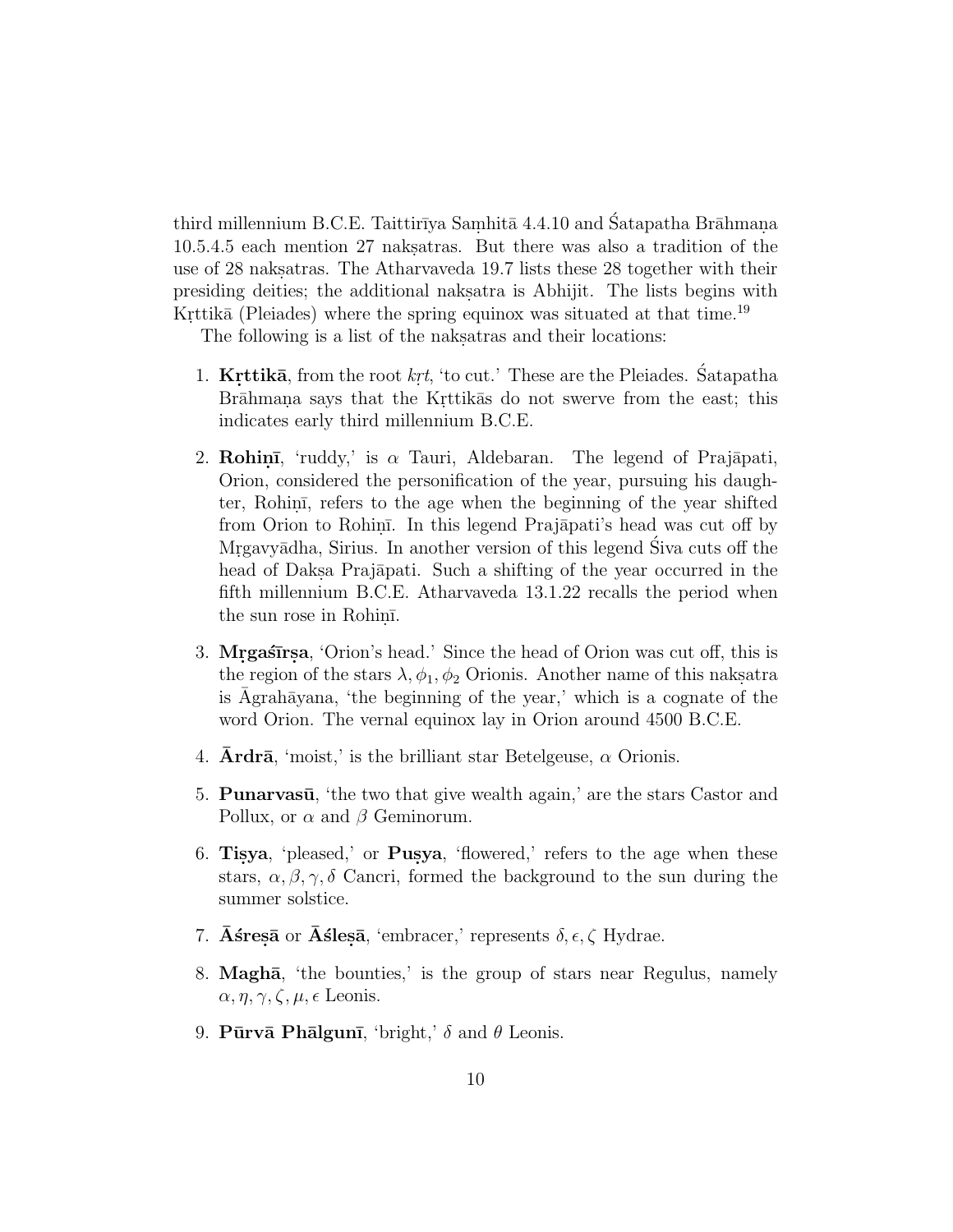- 10. **Uttarā Phālgunī**, 'bright,'  $\beta$  and 93 Leonis. Since Maghavan and Phalgun are names of Indra, clearly a shifting of the summer solstice due to precession is indicated.
- 11. **Hasta**, 'hand.' The stars  $\delta$ ,  $\gamma$ ,  $\epsilon$ ,  $\alpha$ ,  $\beta$  in Corvus.
- 12. **Citra**, 'bright.' This is Spica or  $\alpha$  Virginis.
- 13. **Svātī**, 'self-bound,' or **Nistyā**, is the Arctutus or  $\alpha$  Bootis. The name appears to refer to its nearness to the Saptarsi, Ursa Major.
- 14. **Visākhā**, 'without branches.' The stars  $\alpha$ ,  $\beta$ ,  $\sigma$  Librae. The name refers to the way the ecliptic separates  $\beta$  and  $\sigma$ , with the three stars looking like a bow. In Atharvaveda we encounter the expression *radho*  $vi\acute{s}\bar{a}khe$ , Visakhā are prosperity.
- 15. **Anurādhā**, 'propitious,' 'what follows Rādhā.' These are the  $\beta$ ,  $\delta$ ,  $\pi$ Scorpii.
- 16. **Rohinī**, 'ruddy', or **Jyesthā**, 'eldest.' This is Antares,  $\alpha$  Scorpii.
- 17. **Vicrtau**, 'the two releasers,' or **Mūla**, 'root.' These are the stars from  $\epsilon$  to  $\lambda, \nu$  Scorpii.
- 18. **Pūrvā Asādhā**, 'unconquered,'  $\delta$ ,  $\epsilon$  Sagittarii.
- 19. **Uttarā Asādhā**, 'unconquered,' σ, ζ Sagittarii.
- 20. **Abhijit**, 'reaching victory.' The name refers to a satisfactory completion of the system of naksatras. The star is Vega, the brilliant  $\alpha$  Lyrae. This is the star that does not occur in the lists which have only 27 naksatras on it.
- 21. **Śronā**, 'lame,' or **Śravana**, 'ear.' This represents Altair,  $\alpha$  Aquillae, with  $\beta$  below it and  $\gamma$  above it.
- 22. **Sravisthā**, 'most famous.' It is the diamond-shaped group  $\alpha$ ,  $\beta$ ,  $\delta$ ,  $\gamma$ Delphini. It was later called **Dhanistha**, 'most wealthy.' Perhaps the diamond shape gave the name. Vedanga Jyotisa says that the winter solstice was in the beginning of Sravistha, which indicates a period of around 1350 B.C.E.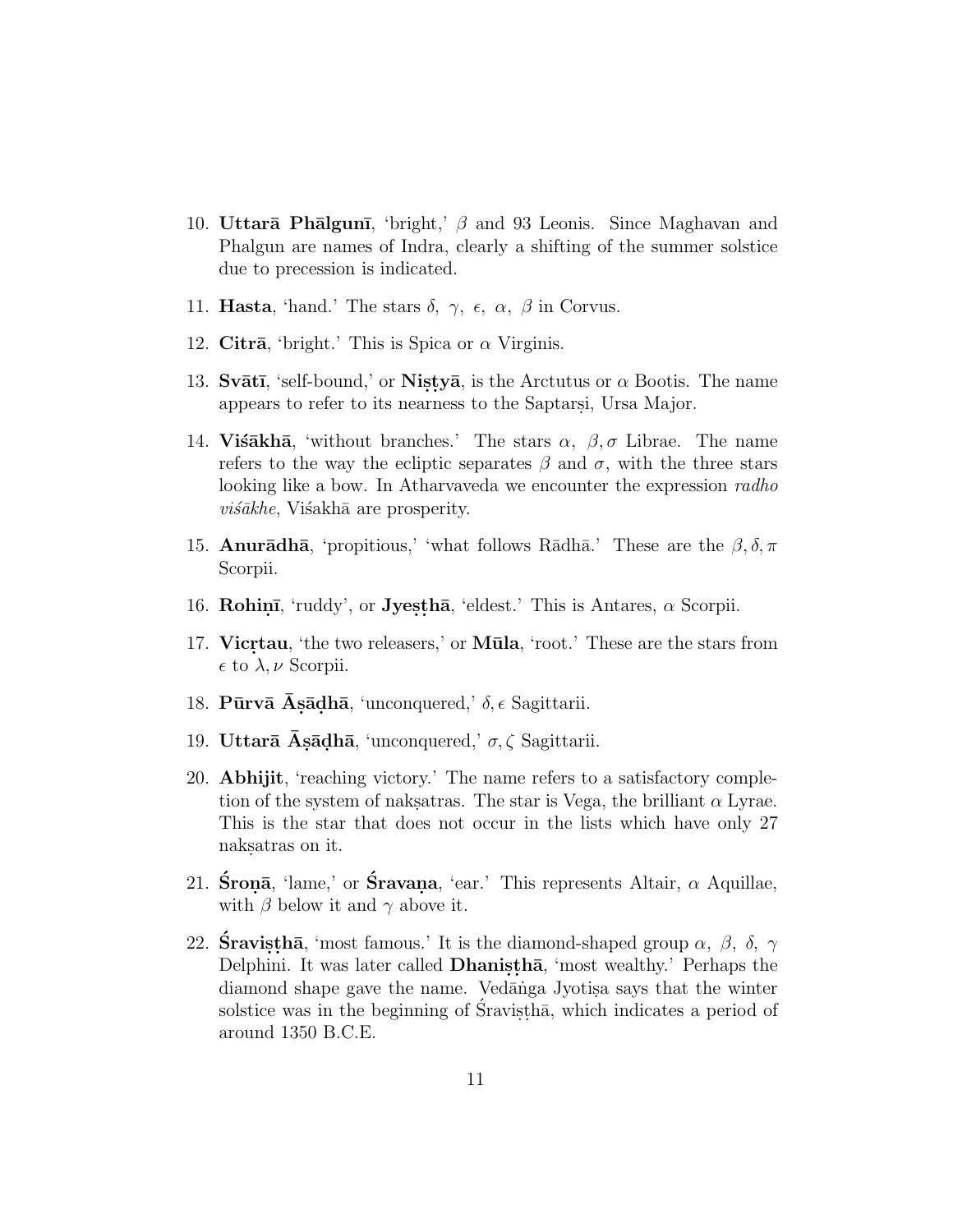- 23. **Satabhisa**, 'having a hundred physicians' is  $\lambda$  Aquarii and the stars around it.
- 24. **Prosthapadā**, 'feet of stool,' are the  $\alpha$ ,  $\beta$  Pegasi.
- 25. **Uttare Prosthapadā**, 'feet of stool,' and later **Bhadrapadā**, 'auspicious feet.' These are  $\gamma$  Pegasi and  $\alpha$  Andromedae. The name of this and the preceding constellation is suggested by the large square made by these four stars.
- 26. **Revatī**, 'wealthy,'  $\eta$ ,  $\alpha$  Piscium.
- 27. **Asvayujau**, 'the two horse-harnessers,' are the stars  $\beta$  and  $\alpha$  Arietis. Asvin<sub>i</sub> is a later name. The name refers to the time when these stars rose just before the sun during vernal equinox.
- 28. **Apabharani**, 'the bearers,' are the 35, 39, 41 Arietis.

Abhijit, the twentieth in the above list, does not occur in the list of the 27 in Taittirīya Samhitā or in Vedānga Jyotisa. Maitrāyanī and Kāthaka Samhitās and Atharvaveda contain lists with the 28 naks.

When the asterisms Krttika and Visakha defined the spring and the autumn equinoxes, the asterisms Magha and Sravistha defined the summer and the winter solstices.

It has been suggested that because the original list of 27 naks atras contains only 24 distinct names, these represent the 24 half months of the year. Later, as astronomy developed further, the nakes at list was expanded to describe the motions of the moon.

### **2.1 Naksatras and chronology**

Motivated by the then-current models of the movements of pre-historic peoples, it became, by the end of the nineteenth century, fashionable in Indological circles to dismiss any early astronomical references in the Vedic literature. But since the publication of Hamlet's Mill: An essay on myth and the frame of time by Georgio de Santillana and Hertha von Dechend in 1969 it has come to be generally recognized that ancient myths encode a vast and complex body of astronomical knowledge.<sup>20</sup>The cross-checks provided by the dating of some of the Indian myths provide confirmation to the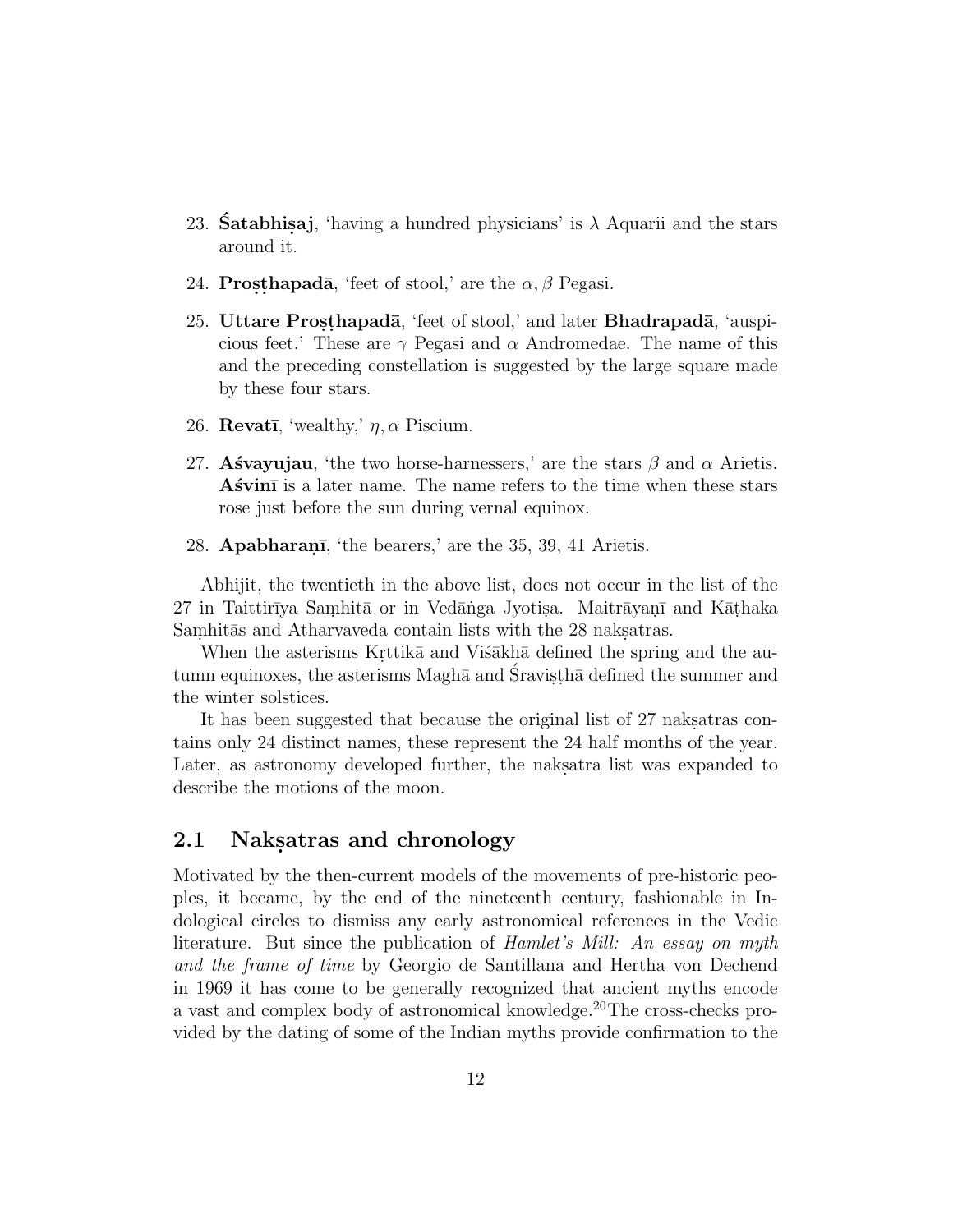explicit astronomical evidence related to the naksatras that is spelt out below. Other confirmation comes from the archaeological evidence summarized in this article.

The earth's axis of rotation is tipped at an angle of  $23\frac{1}{2}^{\circ}$  with respect to the direction of its orbital motion around the sun. This is what causes the changing seasons because the length of the day keeps on varying. The longest and the shortest days, also called summer and winter solstices, occur roughly near the 21st of June and and 21st December, respectively. The date of a solstice can be marked by noting that around this date the sun appears to linger at the same extreme at dawn. The days when the days and nights are equal are called equinoxes. The two equinoxes, vernal in spring and autumnal in fall, mark the halfway points between summer and autumn. The equinoxes occur at the two intersections of the celestial equator and the ecliptic. The motion of the moon is more complex since its orbit is inclined approximately 5◦ to the earth's orbit around the sun, and the earth's gravitation perturbs the moon in its orbit. The resultant precession completes a cycle in 18.61 years.

Due to the precession of the earth's polar axis the direction of the north pole with respect to the fixed background stars keeps on changing. The period of this precession is roughly 26,000. Polaris ( $\alpha$  Ursae Minoris) is the Pole star now but around 3000 B.C.E. it was  $\alpha$  Draconis which was followed later by  $\beta$  Ursae Minoris; in C.E. 14000 it will be Vega. The equinoxes and the solstices also shift with respect to the background stars. The equinoxes move along the ecliptic in a direction opposite to the yearly course of the sun (Taurus to Aries to Pisces rather than Pisces to Aries to Taurus and so on).

The vernal equinox marked an important day in the year. The sun's position among the constellations at the vernal equinox was an indication of the state of the precessional cycle. This constellation was noted by its heliacal rising. The equinoctial sun occupies each zodiacal constellation for about 2200 years. Around 5000 B.C.E. it was in Gemini; it has moved since into Taurus, Aries, and is now in Pisces. The sun spends about 13 1/3 days in each nakstara, and the precession of the equinoxes takes them across each naksatra in about a 1000 years.

Thirteen and a half naksatras ending with Vistakha were situated in the northern hemispheres; these were called devanak satras. The remaining naks. That were in the southern hemisphere were in the southern hemisphere were called yamanaksatras (yama: twin, dual). This classification in Taittir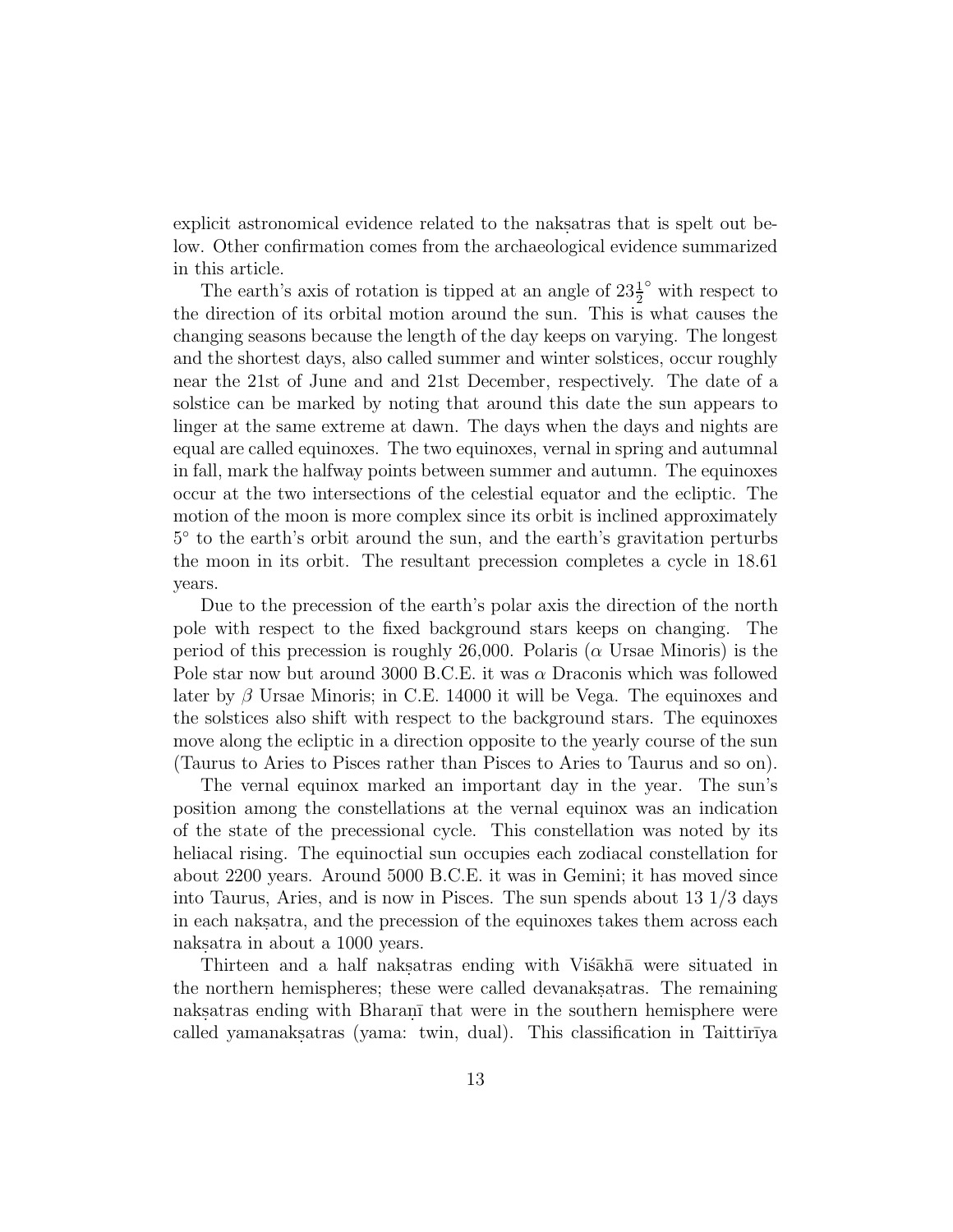Brāhmana  $(1.5.2.7)$  corresponds to 2300 B.C.E.

As mentioned above, the list beginning with Krittika indicates that it was drawn up in the third millennium B.C.E. The legend of the cutting off of Prajāpati's head suggests a time when the year began with Mrgastrisa in the fifth millennium B.C.E. Scholars have also argued that a subsequent list began with Rohin. This view is strengthened by the fact that there are two Rohinis, separated by fourteen naksatras, indicating that the two marked the beginning of the two half-years.

 $\hat{\text{S}}$  atapatha Brāhmana speaks<sup>21</sup> of a marriage between the Seven Sages, the stars of the Ursa Major, and the Krttikas; this is elaborated in the Puranas. where it is stated that the resis remain for a hundred years in each nakes at all  $\alpha$ . In other words, during the earliest times in India there existed a centennial calendar with a cycle of 2,700 years. Called the Saptarsi calendar, it is still in use in several parts of India. Its current beginning is taken to be 3076 B.C.E. On the other hand, notices by the Greek historians Pliny and Arrian suggest that, during the Mauryan times, the calendar used in India began in 6676 B.C.E. It is very likely that this calendar was the Saptarsi calendar with a beginning at  $6676$  B.C.E.<sup>22</sup>

Around 500 C.E., a major review of the Indian calendar was attempted by astronomers. Aryabhata, Varāhamihira and others used the naksatra references that the Saptarsi were in Magha at the time of the Mahabharata war to determine its epoch. Aryabhata declared the war to have occurred in 3137 B.C. (the Kaliyuga era begins 35 years after the war), and Varāhamihira assigned it 2449 B.C.E. It has been suggested that this discrepancy arose because the change in the number of naksatras from the earlier counts of 27 to the later 28 was differently computed by the two astronomers. It is quite likely that the fame of the Kaliyuga era with its beginning assigned to 3102 B.C.E. prompted a change in the beginning of the Saptarsi era to about the same time, viz. to 3076 B.C.E.

The shifting of seasons through the year and the shifting of the northern axis allow us to date several other statements in the books.<sup>23</sup>Thus the Satapatha Brāhmana  $(2.1.2.3)$  has a statement that points to an earlier epoch where it is stated that Krittika never swerve from the east. This correspond to 2950 B.C.E.

Maitrayānīya Brāhmana Upanisad (6.14) refers to the winter solstice being at the mid-point of the Sravistha segment and the summer solstice at the beginning of Maghā. This indicates 1660 B.C.E.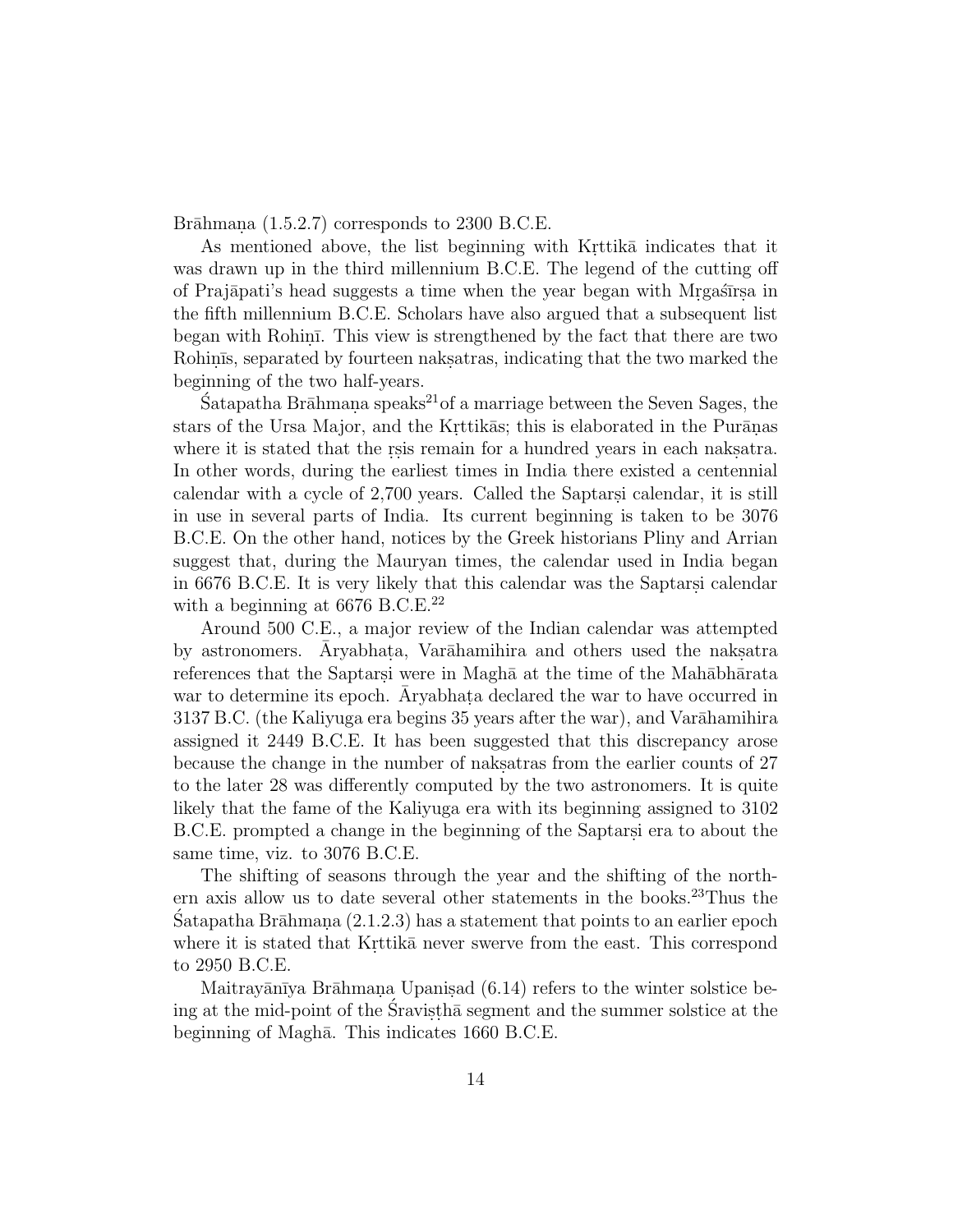Vedānga Jyotisa (Yajur 6-8) mentions that winter solstice was at the beginning of Sravistha and the summer solstice at the mid-point of Aslesa. This corresponds to about 1370 B.C.E.

It should be noted that these dates can only be considered to be very approximate. Furthermore, these dates do not imply that the texts come from the corresponding period; the text may recall an old tradition. A chronology of the Vedic period by means of astronomical references was attempted by the historian of science P.C. Sengupta.<sup>24</sup>Amongst other evidence, Sengupta uses the description of the solar eclipse in RV 5.40.5-9 to fix a date for it. Unfortunately, this work has not received the attention it deserves.

The changes in the beginning of the Naksatra lists bring us down to the Common Era; at the time of Varāhamihira  $(550 \text{ C.E.})$  the vernal equinox was in Asvini.

## **3 Ritual, geometry and astronomy**

We have mentioned that the altars used in the ritual were based on astronomical numbers related to the reconciliation of the lunar and solar years. The fire altars symbolized the universe and there were three types of altars representing the earth, the space and the sky. The altar for the earth was drawn as circular whereas the sky (or heaven) altar was drawn as square. The geometric problems of circulature of a square and that of squaring a circle are a result of equating the earth and the sky altars. As we know these problems are among the earliest considered in ancient geometry.

The fire altars were surrounded by 360 enclosing stones, of these 21 were around the earth altar, 78 around the space altar and 261 around the sky altar. In other words, the earth, the space, and the sky are symbolically assigned the numbers 21, 78, and 261. Considering the earth/cosmos dichotomy, the two numbers are 21 and 339 since cosmos includes the space and the sky.

The main altar was built in five layers. The basic square shape was modified to several forms, such as falcon and turtle (Figure 2). These altars were built in five layers, of a thousand bricks of specified shapes. The construction of these altars required the solution to several geometric and algebraic problems.

Two different kinds of bricks were used: the special and the ordinary.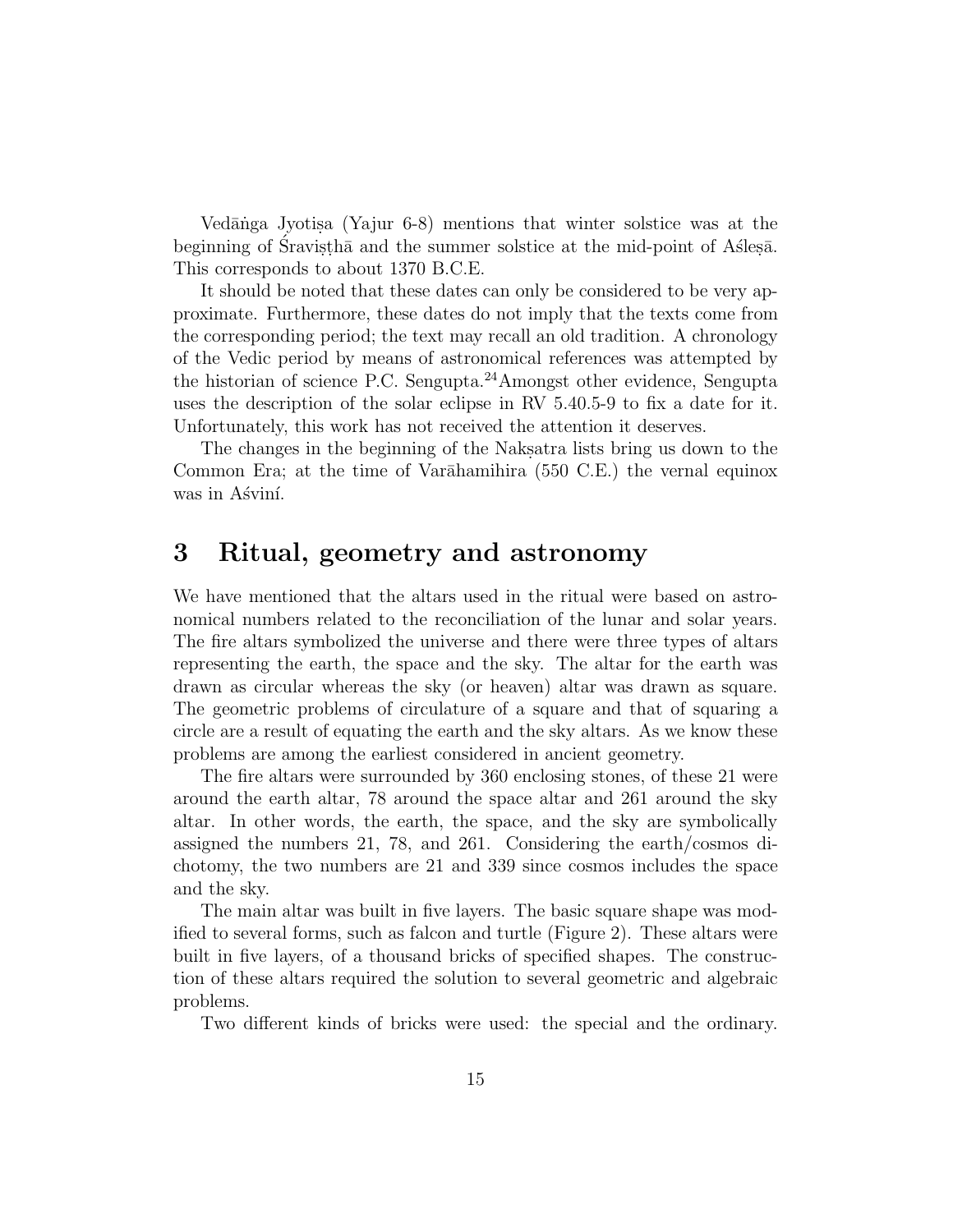The total number of the special bricks used was 396, explained as 360 days of the year and the additional 36 days of the intercalary month. By layers<sup>25</sup>, the first has 98, the second has 41, the third has 71, the fourth has 47 and the fifth has 138. The sum of the bricks in the fourth and the fifth layers equals 186 tithis of the half-year. The number of bricks in the third and the fourth layers equals the integer nearest to one third the number of days in the lunar year, and the number of bricks in the third layer equals the integer nearest to one fifth of the number of days in the lunar year, and so on.

The number of ordinary bricks equals 10,800 which equals the number of muhūrtas in a year (1 day  $=$  30 muhūrtas), or equivalently the number of days in 30 years. Of these 21 go into the garaapatya, 78 into the eight dhisnya hearths, and the rest go into the  $\alpha$ havanīya altar.

### **3.1 Equivalence by area**

The main altar was an area of  $7\frac{1}{2}$  units. This area was taken to be equivalent to the nominal year of 360 days. Now, each subsequent year, the shape was to be reproduced with the area increased by one unit.

The ancient Indians spoke of two kinds of day counts: the solar day, and tithi, whose mean value is the lunar year divided into 360 parts. They also considered three different years:  $(1)$  nakstra, or a year of 324 days (sometimes 324 tithis) obtained by considering 12 months of 27 days each, where this 27 is the ideal number of days in a lunar month; (2) lunar, which is a fraction more than 354 days (360 tithis); and (3) solar, which is in excess of 365 days (between 371 and 372 tithis). A well-known altar ritual says that altars should be constructed in a sequence of 95, with progressively increasing areas. The increase in the area, by one unit yearly, in building progressively larger fire altars is 48 tithis which is about equal to the intercalation required to make the naks atractation is titled to the solar year in titles. But there is a residual excess which in 95 years adds up to 89 tithis; it appears that after this period such a correction was made. The 95 year cycle corresponds to the tropical year being equal to 365.24675 days. The cycles needed to harmonize various motions led to the concept of increasing periods and world ages.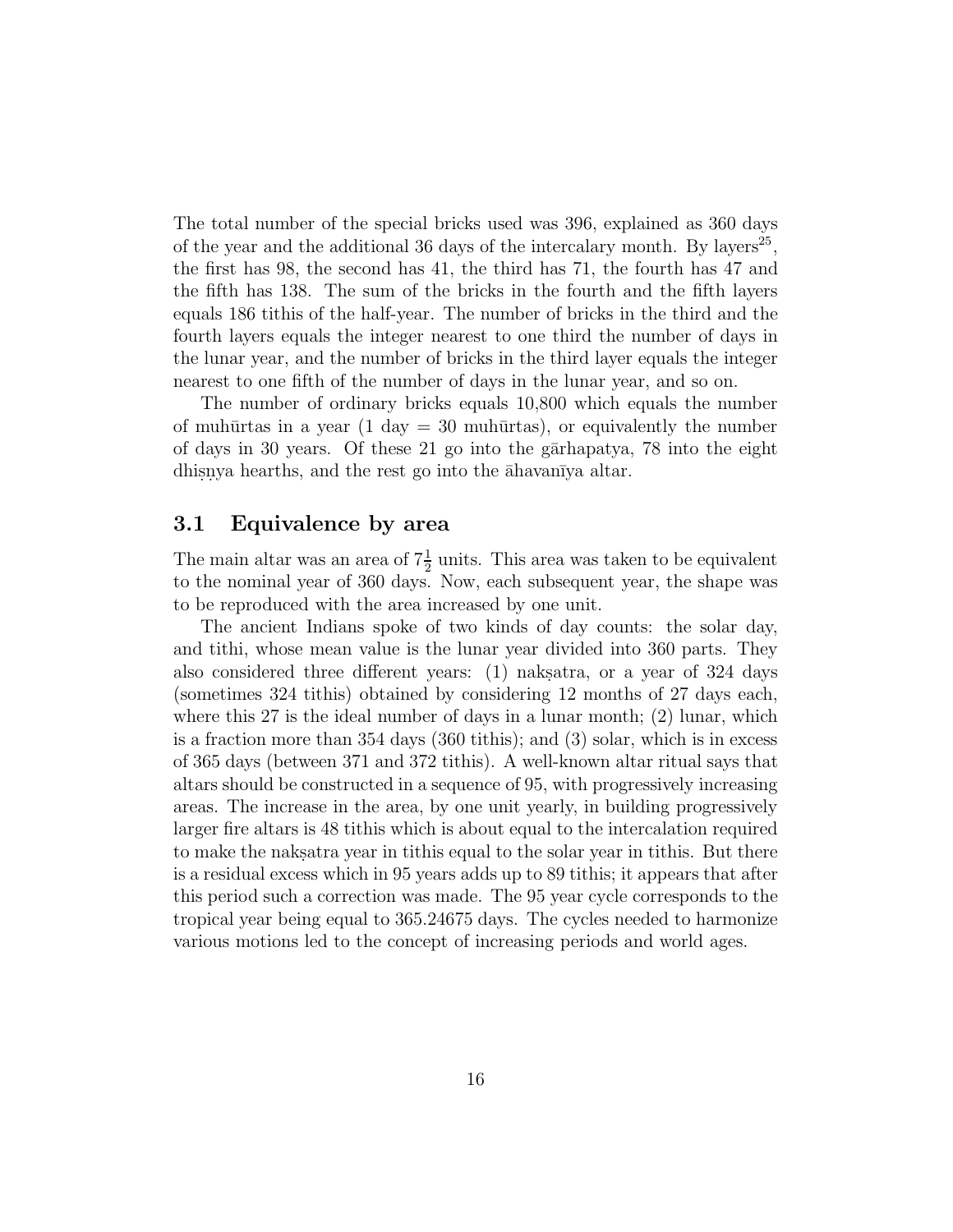### **3.2** The Rgvedic altar

The number of syllables in the Rgyeda confirms the textual references that the book was to represent a symbolic altar. According to various early texts,<sup>26</sup>the number of syllables in the Rgveda is  $432,000$ , which is the number of muhūrtas in forty years. In reality the syllable count is somewhat less because certain syllables are supposed to be left unspoken.

The verse count of the Rgveda can be viewed as the number of sky days in forty years or  $261 \times 40 = 10,440$ , and the verse count of all the Vedas<sup>27</sup>is  $261 \times 78 = 20,358.$ 

The Reveda is divided into ten books with a total of  $1,017$  hymns which are placed into 216 groups. Are these numbers accidental or is there a deliberate plan behind the choice? One would expect that if the Regueda is considered akin to the five-layered altar described in the Brahmanas then the first two books should correspond to the space intermediate to the earth and the sky. Now the number that represents space is 78. When used with the multiplier of 3 for the three worlds, this yields a total of 234 hymns which is indeed the number of hymns in these two books. One may represent the Revedic books as a five-layered altar of books as shown in Table 1.

Table 1: The altar of books

| Book 9 |
|--------|
| Book 8 |
| Book 6 |
| Book 4 |
| Book 1 |
|        |

When the hymn numbers are used in this altar of books we obtain Table 2.

Table 2: Hymns in the altar of books

| 191 | 114 |
|-----|-----|
| 104 | 92  |
| 87  | 75  |
| 62  | 58  |
| 43  | 191 |
|     |     |

The choice of this arrangement is prompted by the considerable regularity in the hymn counts. Thus the hymn count separations diagonally across the two columns are 29 each for Book 4 to Book 5 and Book 6 to Book 7 and they are 17 each for the second column for Book 4 to Book 6 and Book 6 to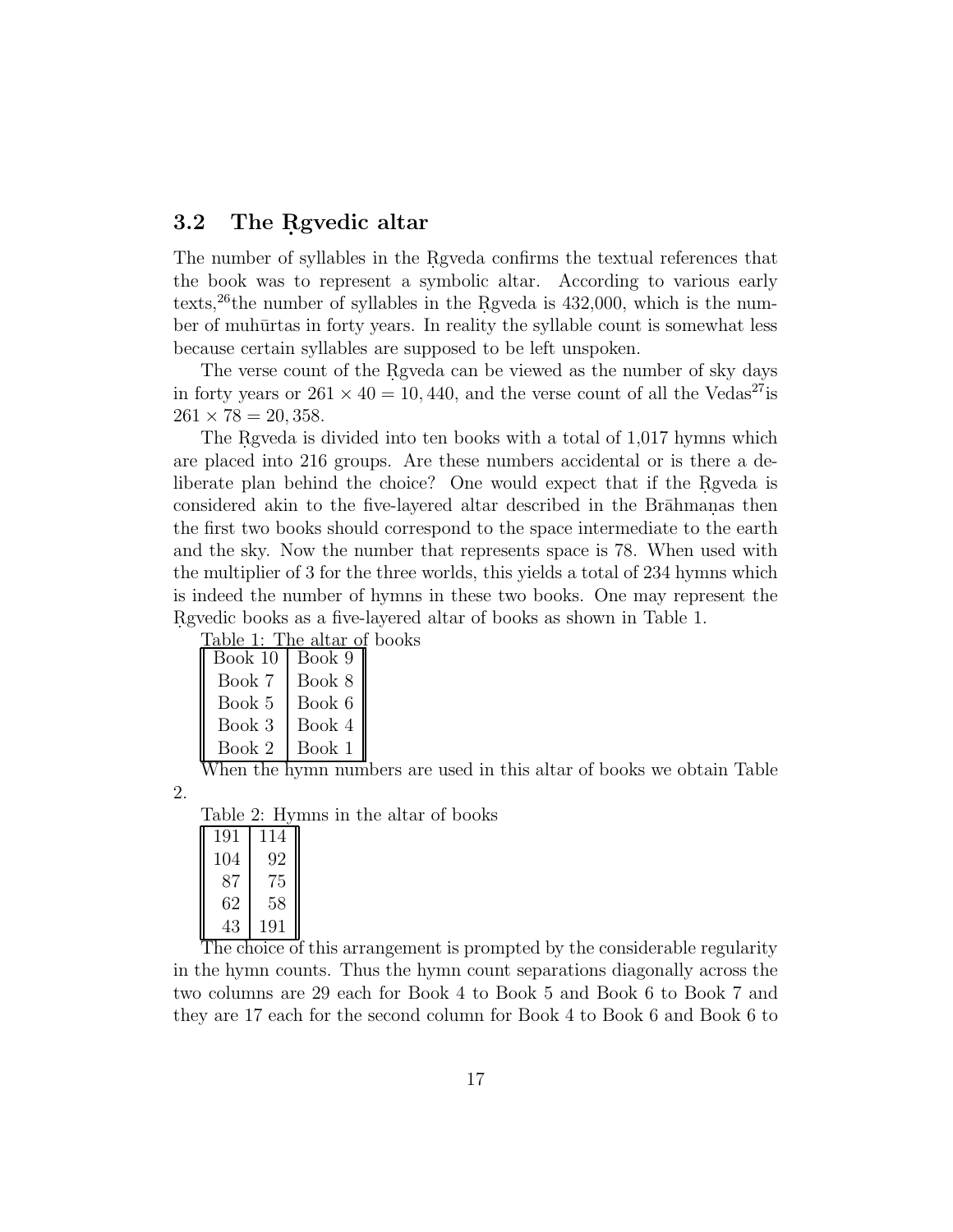Book 8. Books 5 and 7 in the first column are also separated by 17; Books 5 and 7 also add up to the total for either Book 1 or Book 10. Another regularity is that the middle three layers are indexed by order from left to right whereas the bottom and the top layers are in the opposite sequence.

Furthermore, Books  $[4+6+8+9] = 339$ , and these books may be taken to represent the spine of the altar. The underside of the altar now consists of the Books  $\left|2+3+5+7\right|=296$ , and the feet and the head Books  $\left|1+10\right|=$ 382. The numbers 296 and 382 are each 43 removed from the fundamental Rgvedic number of 339.

The Brāhmanas and the Sulbasūtra tell us about the altar of chandas and meters, so we would expect that the total hymn count of 1017 and the group count of 216 have particular significance. Owing to the pervasive tripartite ideology of the Vedic books we choose to view the hymn number as  $339 \times 3$ . The tripartite ideology refers to the consideration of time in three divisions of past, present, and future and the consideration of space in the three divisions of the northern celestial hemisphere, the plane that is at right angle to the earth's axis, and the southern celestial hemisphere.

Consider the two numbers 1017 and 216. One can argue that another parallel with the representation of the layered altar was at work in the group total of 216. Since the Rgyedic altar of hymns was meant to symbolically take one to the sky, the abode of gods, it appears that the number 216 represents twice the basic distance of 108 taken to separate the earth from the sky. The Reguedic code then expresses a fundamental connection between the numbers 339 and 108.

Consider now the cosmic model used by the ancients. The earth is at the center, and the sun and the moon orbit the earth at different distances. If the number 108 was taken to represent symbolically the distance between the earth and the sky, the question arises as to why it was done. The answer is apparent if one considers the actual distances of the sun and the moon. The number 108 is roughly the average distance that the sun is in terms of its own diameter from the earth; likewise, it is also the average distance that the moon is in terms of its own diameter from the earth. It is owing to this marvellous coincidence that the angular size of the sun and the moon, viewed from the earth, is about identical.

It is easy to compute this number. The angular measurement of the sun can be obtained quite easily during an eclipse. The angular measurement of the moon can be made on any clear full moon night. A easy check on this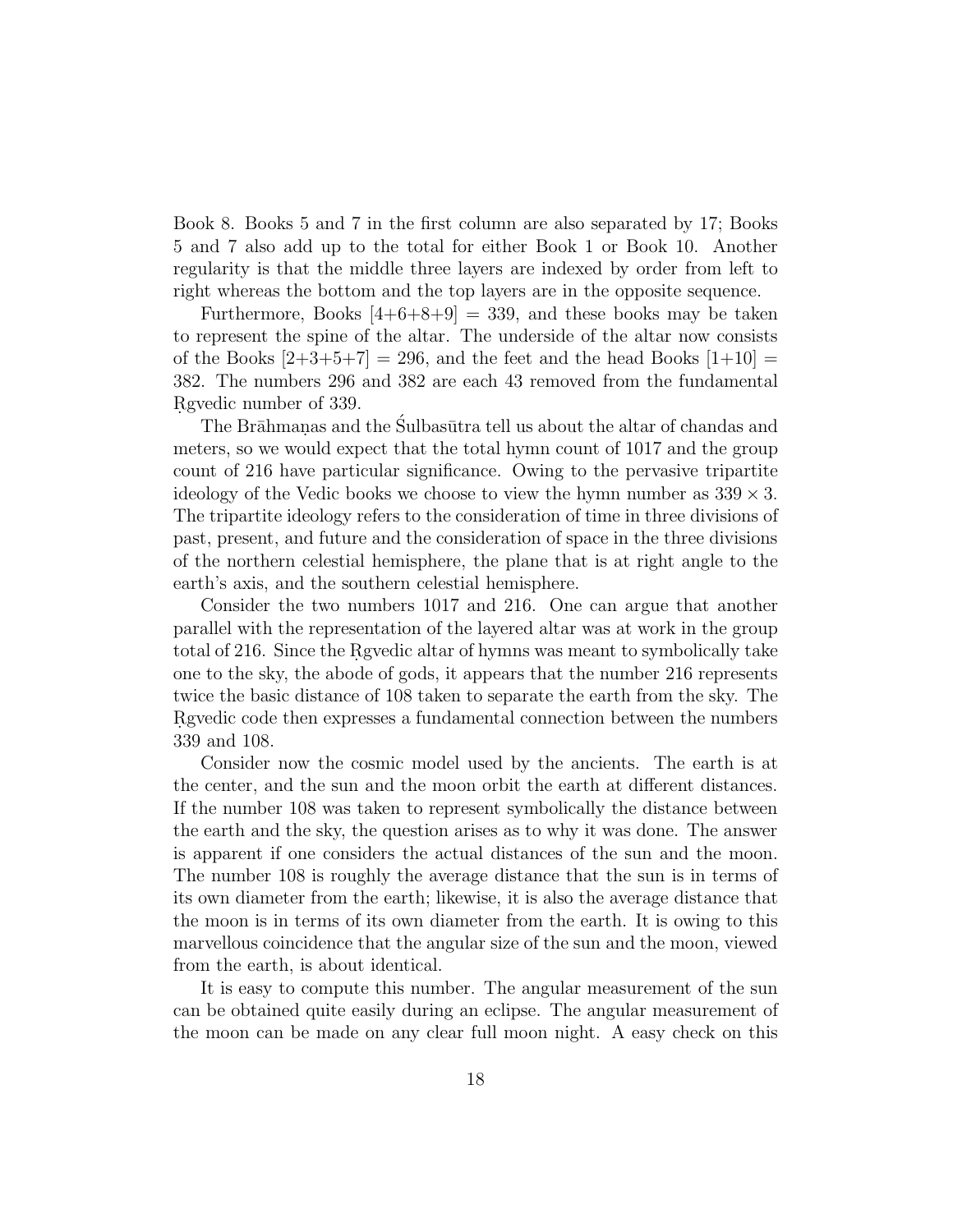measurement would be to make a person hold a pole at a distance that is exactly 108 times its length and confirm that the angular measurement is the same. Nevertheless, the computation of this number would require careful observations. Note that 108 is an average and due to the ellipticity of the orbits of the earth and the moon the distances vary with the seasons. It is likely, therefore, that observations did not lead to the precise number 108, but it was chosen as the true value of the distance since it is equal to  $27 \times 4$ , because of the mapping of the sky into 27 nakes at the sky into 27 nakes.

The second number 339 is simply the number of disks of the sun or the moon to measure the path across the sky:  $\pi \times 108 \approx 339$ .

We return to a further examination of the numbers 296, 339, and 382 in the design of the Revedic altar. It has been suggested that 339 has an obvious significance as the number of sun-steps during the average day or the equinox, and the other numbers are likely to have a similar significance. In other words, 296 is the number of sun-steps during the winter solstice and 382 is the number of sun-steps during the summer solstice.

There also exists compelling evidence, of a probabilistic sense, that the periods of the planets had been obtained and used in the setting up of the Rgvedic astronomical code.<sup>28</sup>

## **4 The motions of the sun and the moon**

Ved $\bar{a}$ nga Jyotisa (VJ), the text that describes some of the astronomical knowledge of the times of altar ritual, has an internal date of c. 1350 B.C., obtained from its assertion that the winter solstice was at the asterism Sravisth $\bar{a}$ (Delphini). Recent archaeological discoveries support such an early date, and so this book assumes great importance in the understanding of the earliest astronomy.

VJ describes the mean motions of the sun and the moon. This manual is available in two recensions: the earlier Rgvedic VJ  $(RVJ)$  and the later Yajurvedic VJ (YVJ). RVJ has 36 verses and YVJ has 43 verses. As the only extant astronomical text from the Vedic period, we describe its contents in some detail.

The measures of time used in VJ are as follows:

1 lunar year  $=$  360 tithis 1 solar year  $=$  366 solar days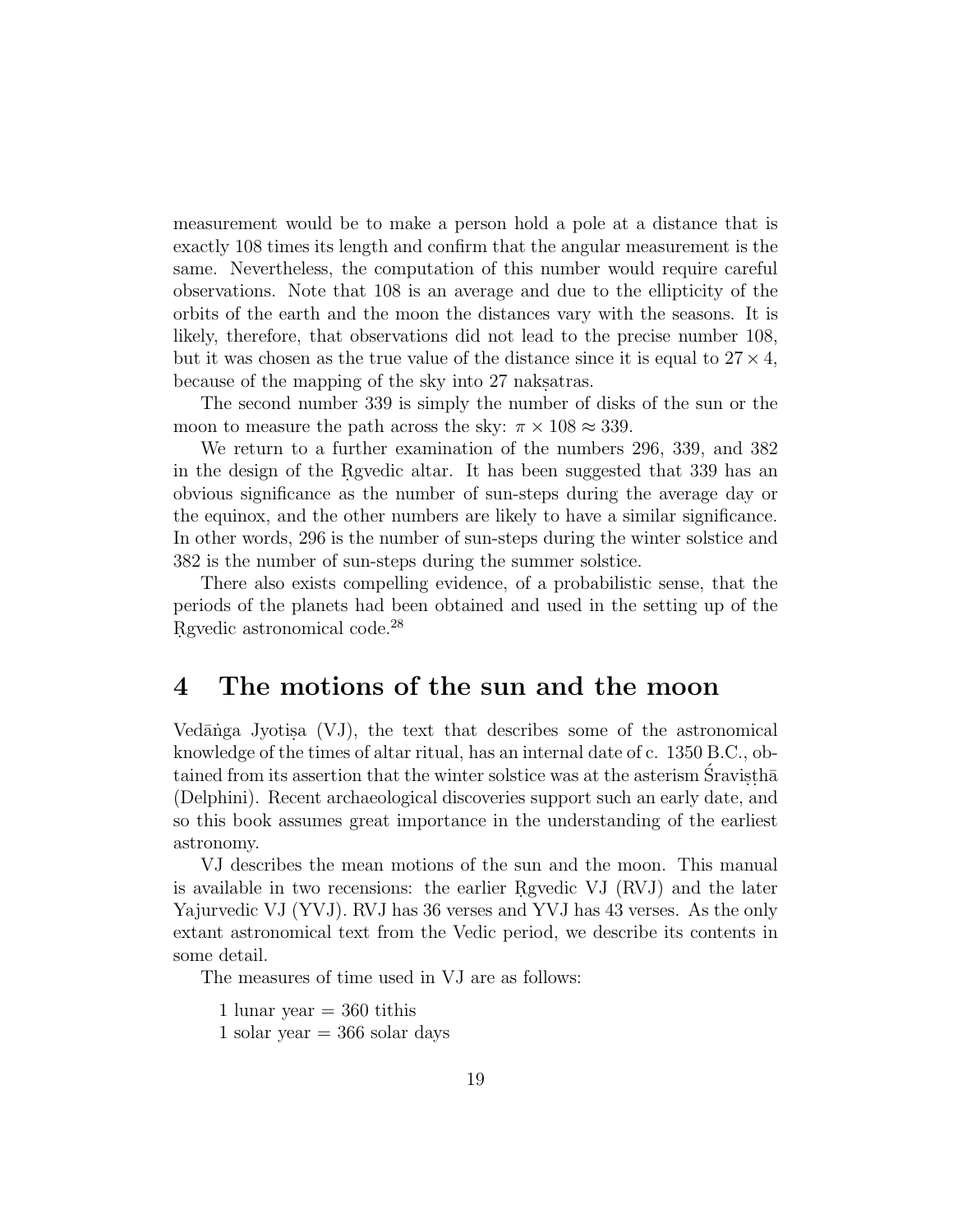$1 \text{ day} = 30 \text{ muhūrtas}$  $1 \text{ muhūrta} = 2 \text{ nādikās}$  $1$  nādikā =  $10\frac{1}{20}$  kalās  $1 \text{ day} = 124 \text{ amšas (parts)}$  $1 \text{ day} = 603 \text{ kalās}$ 

Furthermore, five years were taken to equal a yuga. A ordinary yuga consisted of 1,830 days. An intercalary month was added at half the yuga and another at the end of the yuga.

What are the reasons for the use of a time division of the day into 603 kal $\bar{a}$ s? This is explained by the assertion<sup>29</sup>that the moon travels through 1,809 naksatras in a yuga. Thus the moon travels through one naksatra in  $1\frac{7}{603}$  sidereal days because

$$
1,809 \times 1 \frac{7}{603} = 1,830.
$$

Or the moon travels through one nakes at in  $610$  kal $\bar{a}$ s. Also note that 603 has 67, the number of sidereal months in a yuga, as a factor The further division of a kalā into 124 kās thās was in symmetry with the division of a yuga into 62 synodic months or 124 fortnights (of 15 tithis), or parvans. A parvan is the angular distance travelled by the sun from a full moon to a new moon or vice versa.

The ecliptic was divided into twenty seven equal parts, each represented by a naksatra or constellation. The VJ system is a coordinate system for the sun and the moon in terms of the 27 naks atras. Several rules are given so that a specific tithi and nakes at a specific tithi and nakes are peakily computed.

The number of risings of the asterism Sravisth $\bar{a}$  in the yuga is the number of days plus five  $(1830+5 = 1835)$ . The number of risings of the moon is the days minus  $62$  (1830- $62 = 1768$ ). The total of each of the moon's 27 asterisms coming around 67 times in the yuga equals the number of days minus  $21$  (1830-21 = 1809).

The moon is conjoined with each asterism 67 times during a yuga. The sun stays in each asterism  $13\frac{5}{9}$  days.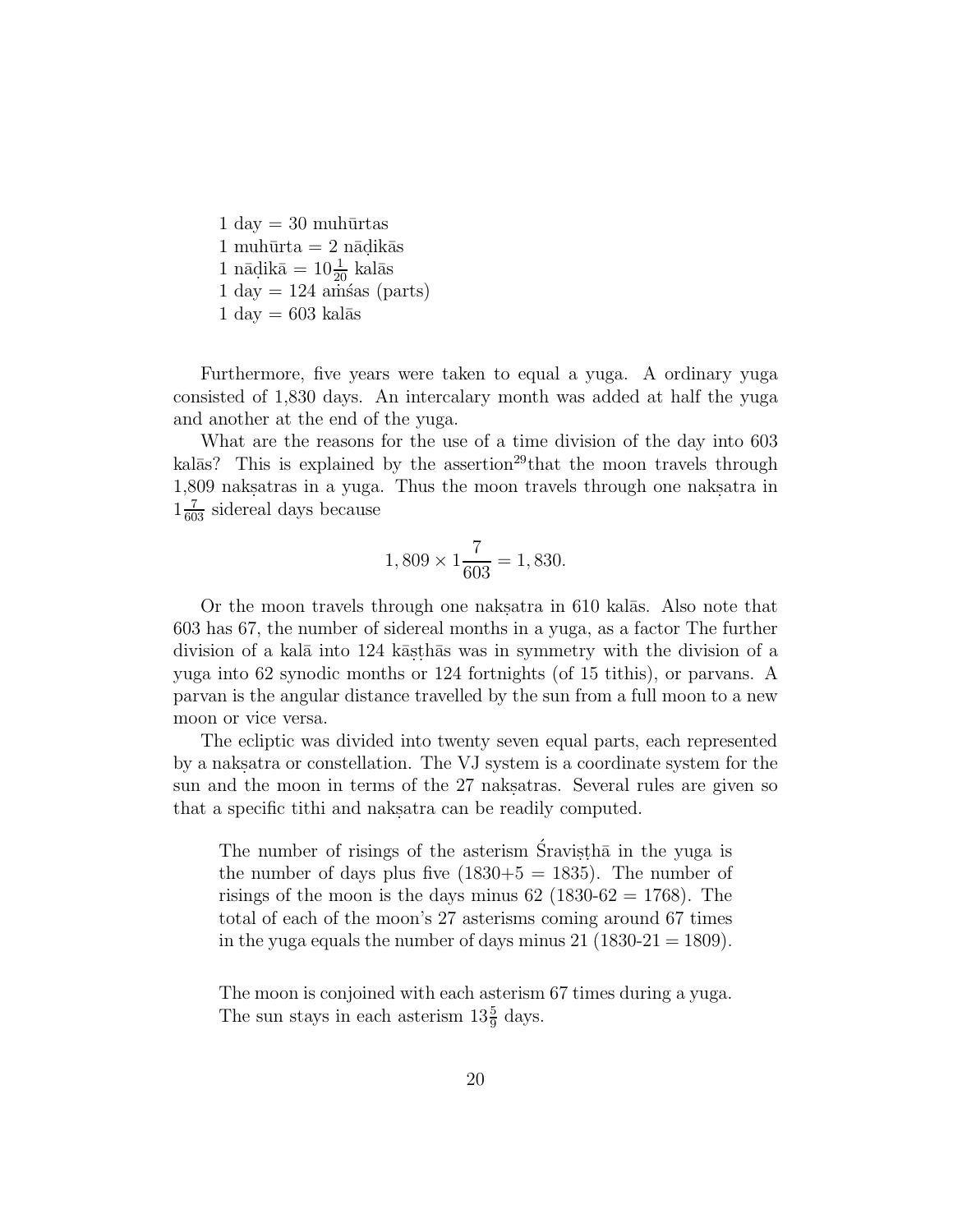The explanations are straightforward. The sidereal risings equals the 1,830 days together with the five solar cycles. The lunar cycles equal the 62 synodic months plus the five solar cycles. The moon's risings equal the risings of Sravistha minus the moon's cycles.

This indicates that the moon was taken to rise at a mean rate of  $\frac{1,830}{1,768} = 24$  hours and 50.4864 minutes.

#### **4.1 Computation of tithis, naksatras, kalās**

Although a mean tithi is obtained by considering the lunar year to equal 360 tithis, the determination of a tithi each day is by a calculation of a shift of the moon by 12◦ with respect to the sun. In other words, in 30 tithis it will cover the full circle of 360◦. But the shift of 12◦ is in an irregular manner and the duration of the tithi can vary from day to day. As a practical method a mean tithi is defined by a formula. VJ takes it to be 122 parts of the day divided into 124 parts.

Each yuga was taken to begin with the asterism Sravistha and the synodic month of Māgha, the solar month Tapas and the bright fortnight (parvan), and the northward course of the sun and the moon. The intercalary months were used in a yuga. But since the civil year was 366 days, or 372 tithis, it was necessary to do further corrections. As shown in the earlier section, a further correction was performed at 95 year, perhaps at multiples of 19 years.

The day of the lunar month corresponds to the tithi at sunrise. A tithi can be lost whenever it begins and ends between one sunrise and the next. Thus using such a mean system, the days of the month can vary in length.

#### **4.2 Accuracy**

There are other rules of a similar nature which are based on the use of congruences. These include rules on hour angle of naksatras, time of the day at the end of a tithi, time at the beginning of a nakes atra, correction for the sidereal day, and so on. But it is clear that the use of mean motions can lead to discrepancies that need to be corrected at the end of the yuga.

The framework of VJ has approximations built into it such as consideration of the civil year to be 366 days and the consideration of a tithi as being equal to  $\frac{122}{124}$  of a day. The error between the modern value of tithi and its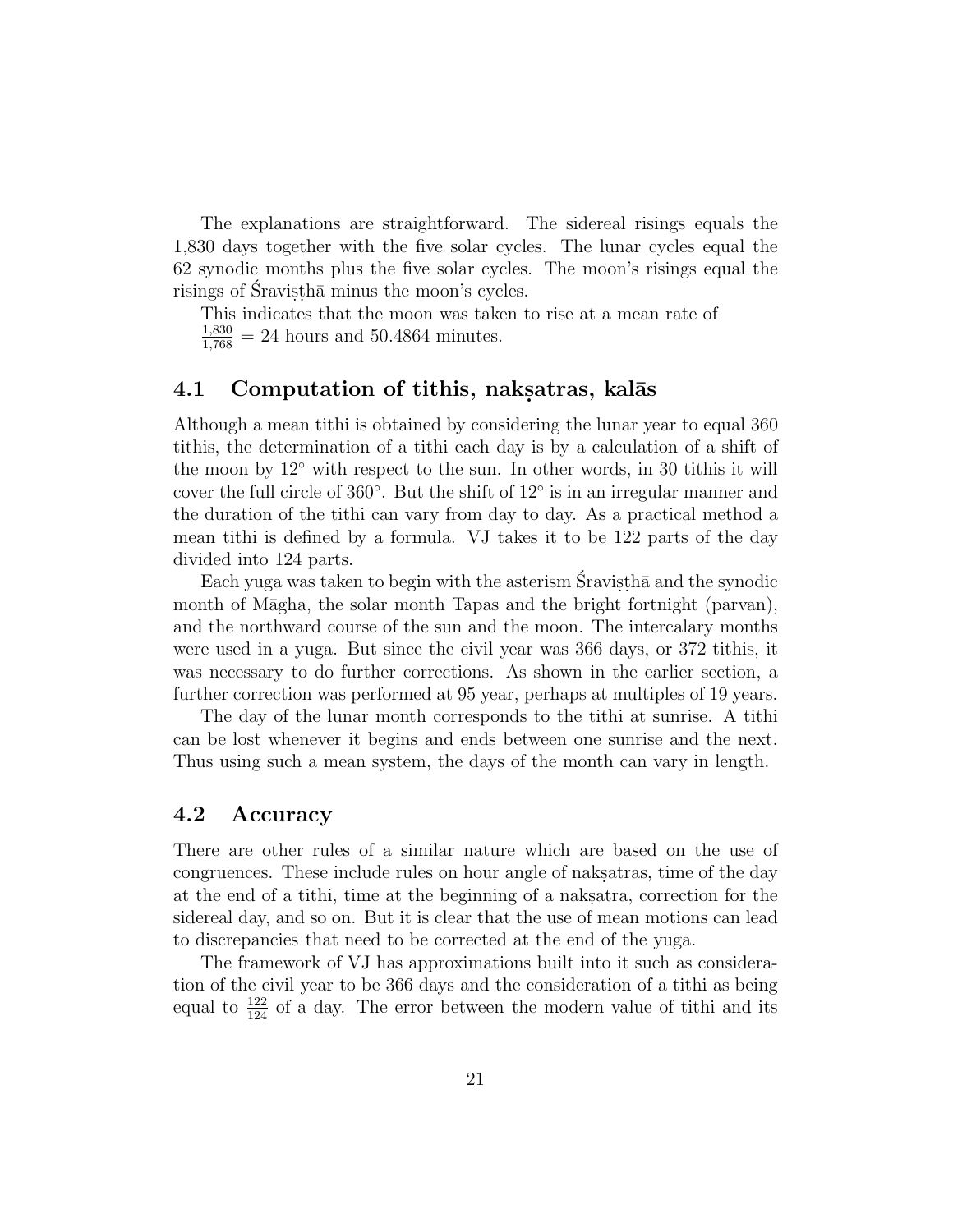VJ value is:

$$
\frac{354.367}{360} - \frac{122}{124}
$$

which is as small as  $5 \times 10^{-4}$ . This leads to an error of less than a day in a yuga of five years.

The constructions of the geometric altars as well as the Vedic books that come centuries before VJ confirm that the Vedic Indians knew that the year was more than 365 days and less than 366 days. The five year period of 1,830 days, rather than the more accurate 1,826 days, was chosen because it is divisible by 61. This choice defines a symmetry with the definition of the tithi as  $\frac{61}{62}$  of the day. The VJ system was thus very accurate for the motions of the moon but it could have only served as a framework for the motions of the sun. It appears that there were other rules of missing days that brought the calendar into consonance with the reality of the nakes at the end of the five year yuga and at the end of the 95 year cycle of altar construction.

Mean motion astronomy can lead to significant discrepancy between true and computed values. The system of intercalary months introduced further irregularity into the system. This means that the conjunction between the sun and the moon that was assumed at the beginning of each yuga became more and more out of joint until such time that the major extra-yuga corrections were made.

Since the Vedic astronomers were evidently aware of the many corrections that is required in the calendric system of the VJ, one might wonder about the choice of its constants. It appears that the yuga of 1,830 days, rather than the more accurate 1,826 days, was chosen because it is divisible by 61; this choice simplifies computations for a tithi defined as  $\frac{61}{62}$  of the day.

## **5 The calendar and biological periods**

The stars in the sky were pictured as belonging to the figure of a cosmic man. This metaphor represents relationships in the universe across scales. It appears that the actual connection between stars and living beings was based on the identity between basic biological rhythms and astronomical periods.

With the central role given to the notion of equivalence between the microcosm and the macrocosm, it is natural to assume that the Vedic people had found many connections between biological and astronomical processes.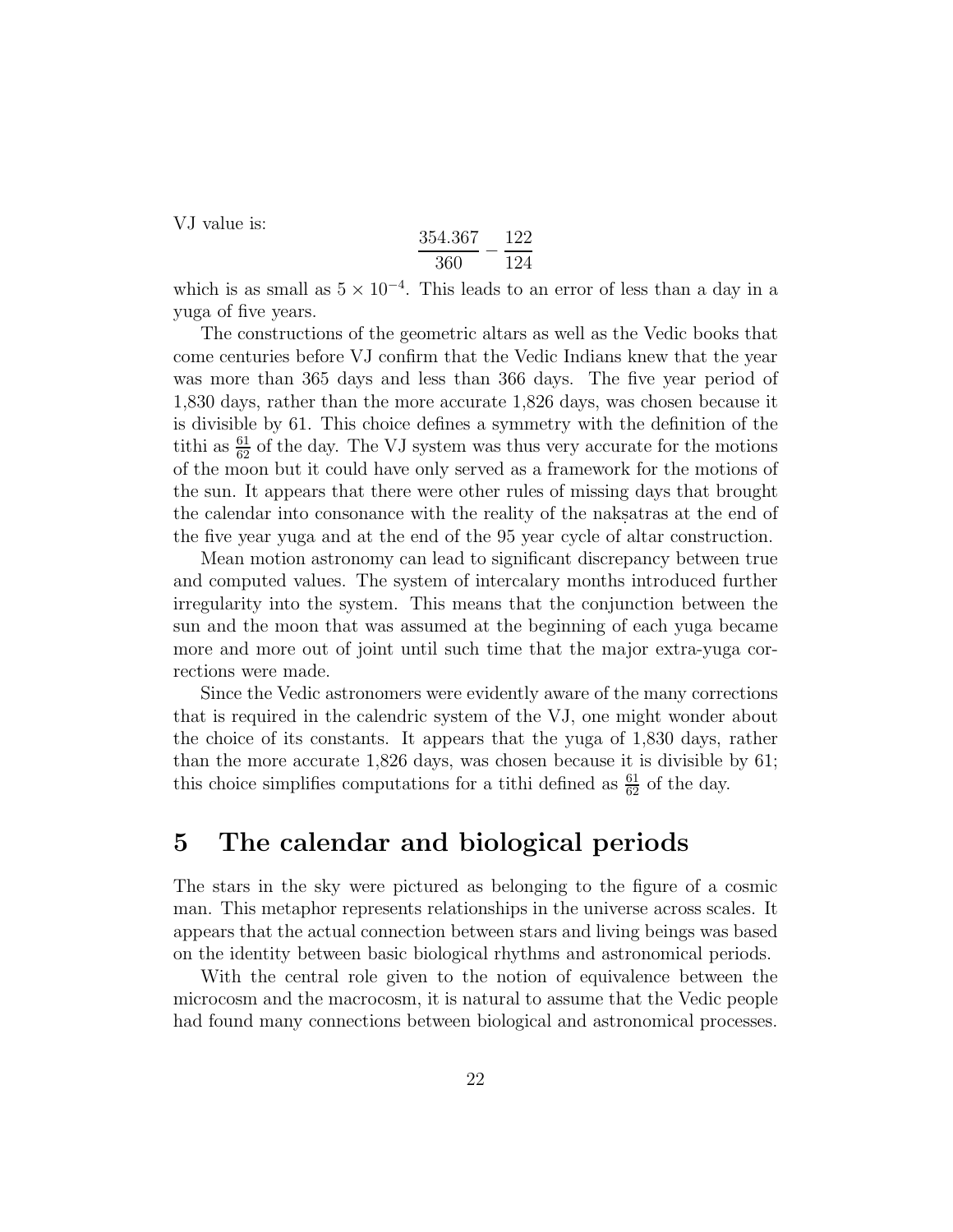The most fundamental biological rhythms are matched to the periods of the sun or the moon.

For example, fiddler crabs, in their natural habitat on the shore, burrow themselves during high-tide, emerging when the tide recedes to feed, mate, and challenge each other. When these crabs are removed to the laboratory and held in an incubator with constant conditions, they still run around in their containers during the time of each low tide. According to J.D. Palmer, "So accurate are their responses that the students working in the lab use the crab behavior patterns, rather than the tide tables of the Geodetic Survey, to plan their field trips to the crab's old home 30 miles across Cape Cod... How do crabs do it? It is not yet known."<sup>30</sup>

In humans the menstrual period has by tradition been taken to correspond to the moon's motion; in fact "menses" means lunar month. New research supports this:

In a study of a number of women with variable onset of menstrual periods, artificial illumination of the bedroom through the 14th to 17th nights following the onset of menstruation resulted in the regularization of the period, with the period length coming very close to 29.5 days, the natural synodic month. That this period is a biologically significant one for the human species is further suggested by the fact that the average duration of pregnancy (from ovulation to birth) in the human is rather precisely nine 29.53 synodic months. *Encyclopaedia Britannica* (1994; Macropaedia article on Animal Behaviour, p. 761)

One should note the distinction between lunar and freerunning circalunar cycles. A lunar cycle is in step with the motions of the moon. The menstrual cycle is a freerunning cycle with the same period as that of the moon. One might assume that entrainment to the lunar cycle was triggered by moonlight. In the living under artificial lights of modern times it is easy to see how the direct correlation with the moon's motion has been lost.

It has been a surprise<sup>31</sup> that the fundamental circadian rhythm inside us is not the 24-hour one related to the motion of the sun but rather the 24 hour 50 minute one according to the period of the moon, since each moonrise is 50 minutes later than the preceding one. We share this approximately 24-hour-50-minute clock with monkeys and other non-humans.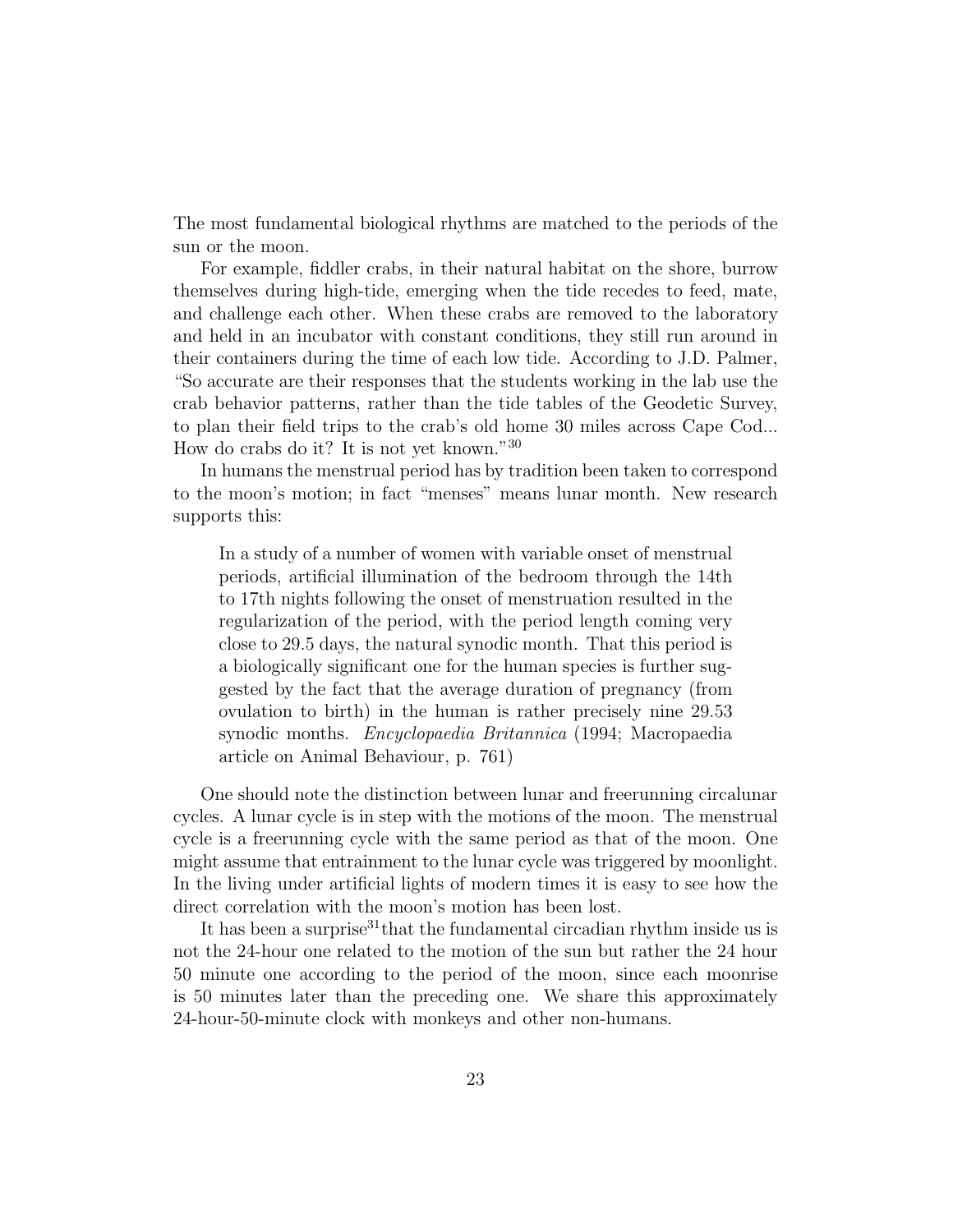This 24-hour-50-minute clock was discovered by the moderns only about 30 years ago in experiments on a blind squirrel monkey. The activity of this monkey were recorded night and day for a period of three years and it was discovered that her rhythms drifted later each day by an average of about 46 minutes. Was the deficit of four minutes from the moonrise period due to the reference with respect to the stars, we do not know. The monkey kept her own time, unaffected by the activities around her.

That this connection might have been known in the ancient world is suggested by the fact that the moon (Soma) is called the "lord of speech" (V $\bar{a}$ caspati) in the Rgveda (RV 9.26.4; 9.101.5). It is taken to awaken eager thoughts (RV 6.47.3). Many references connect the moon with the mind. This is stated most directly in the Satapatha Br $\bar{a}$ hmana 8.1.2.7 as the slogan: "the mind is the moon."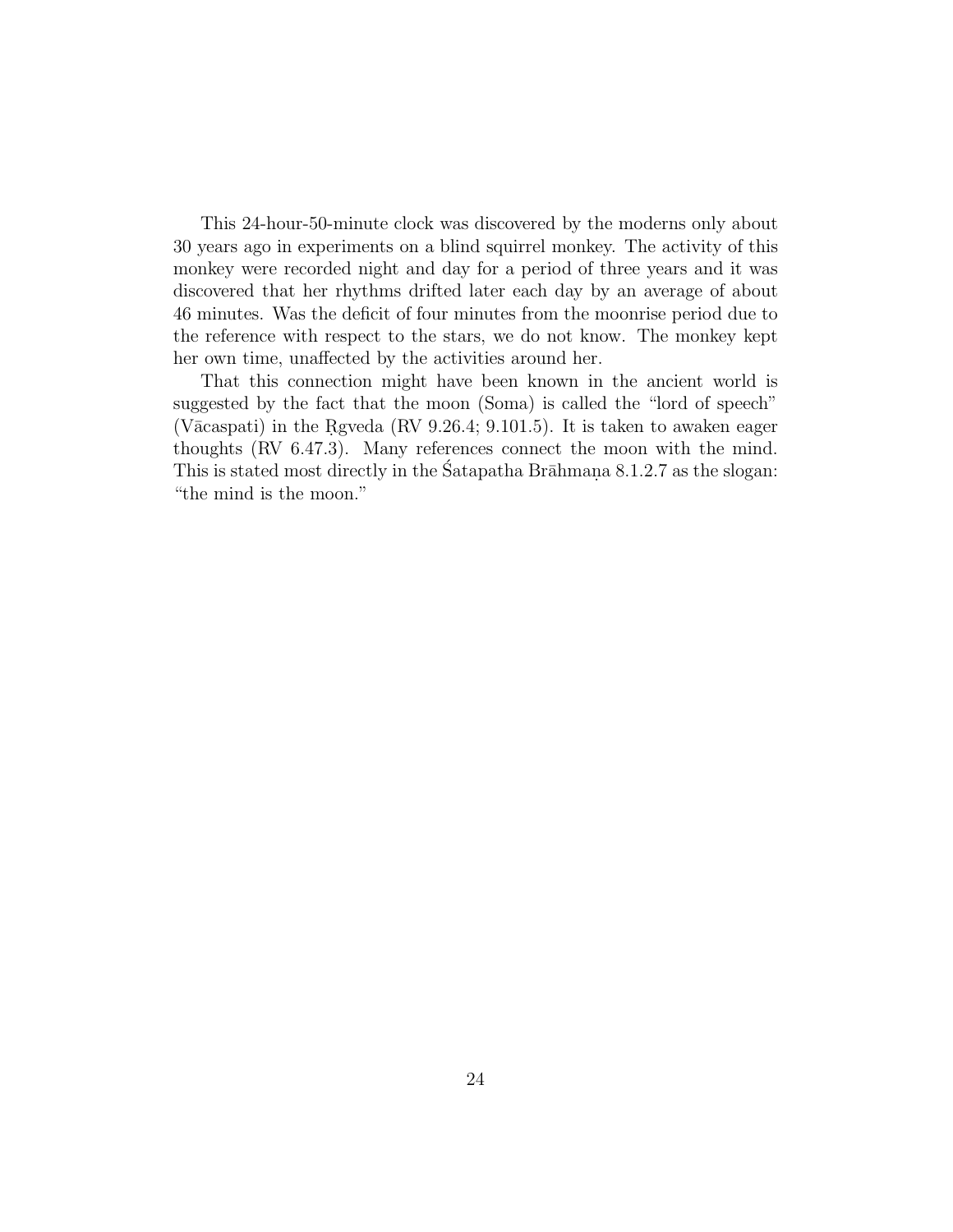Fire, having become speech, entered the mouth Air, becoming scent, entered the nostrils The sun, becoming sight, entered the eyes The regions becoming hearing, entered the ears The plants, becoming hairs, entered the skin The moon, having become mind, entered the heart. —AA 2.4.2.4

This verse from the Aranyaka period speaks at many levels. At the literal level there is an association of the elements with various cognitive centers. At another level, the verse connects the time evolution of the external object to the cognitive center.

Fire represents consciousness and this ebbs and flows with a daily rhythm. Air represents seasons so here the rhythm is longer. The sun and sight have a 24-hour cycle. The regions denote other motions in the skies so hearing manifests cycles that are connected to the planets. The plants have daily and annual periods; the hairs of the body have an annual period. The mind has a period of 24 hours and 50 minutes like that of the moon.

## **6 The planets**

Although it is certain that the planets had been studied by the Reguedic people, we do not find a single place in the texts where the names are listed together. The list below brings together some of the names, together with the ascribed colours, used in a variety of places including the later Puranic literature.

- MERCURY. Budha, Saumya, Rauhineya, Tunga (yellow)
- VENUS. Usanas, Sukra, Kavi, Bhrgu (white)
- MARS. Angāraka, Bhūmija, Lohitānga, Bhauma, Mangala, Kumāra, Skanda  $(\text{red})$

JUPITER. Brhaspati, Guru,  $\bar{A}$ ngiras (yellow)

SATURN. Sanaiścara, Sauri, Manda, Pangu, Pātangi (black)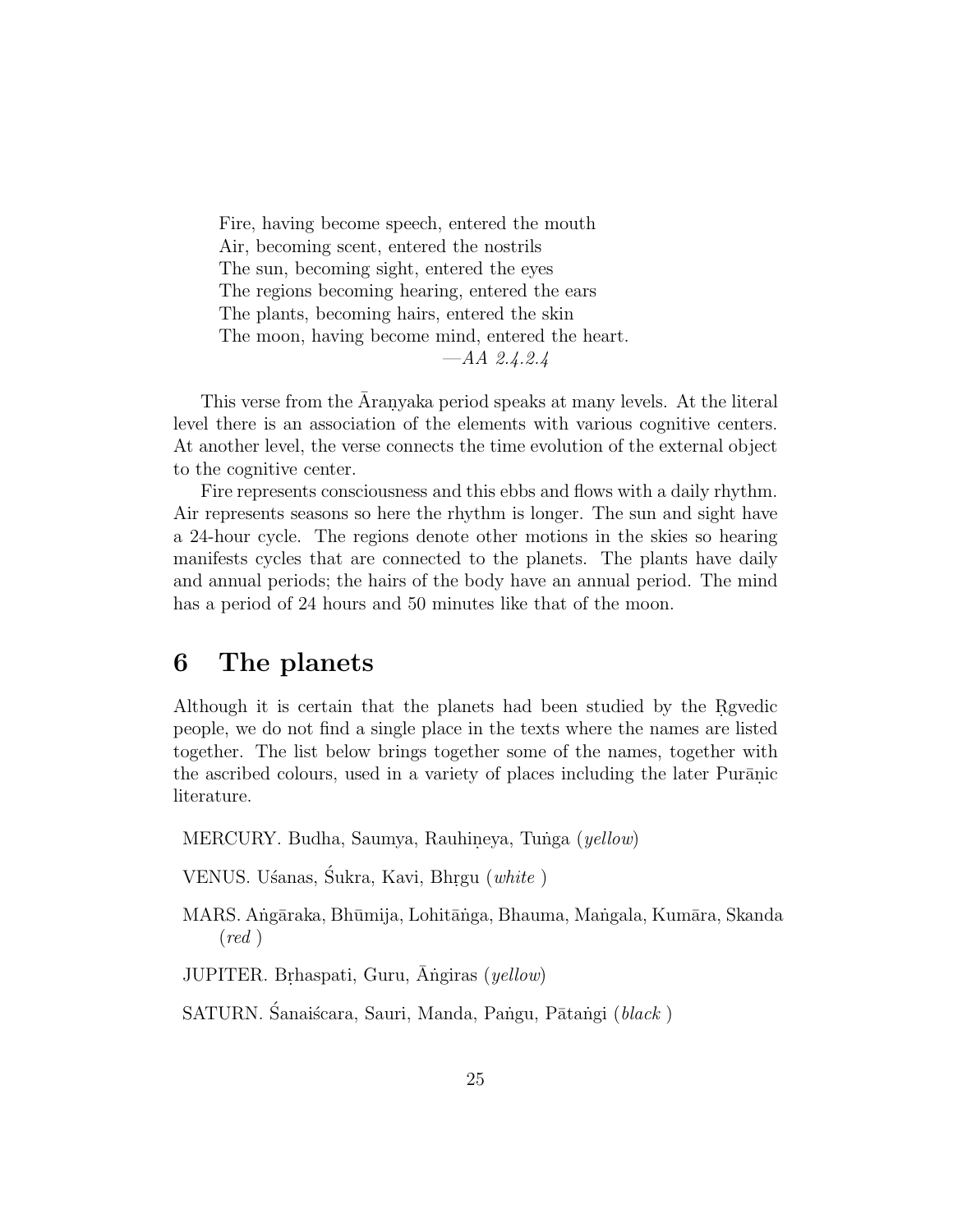There is one other name that is not well attested, namely Vena for Venus. Mercury is viewed as the son of the moon by  $T\bar{a}r\bar{a}$ , the wife of Jupiter, or the naks.atra Rohini (Aldebaran), Venus as the son of Bhr.gu and the priest of the demons, Mars as the son of the earth or Siva, Jupiter as the son of Angiras and the priest of the gods, and Saturn is seen as being born to Revati and Balar $\bar{a}$ ma or to Ch $\bar{a}$ y $\bar{a}$  and the sun. Saturn is described as the lord of the planets, lord of seven lights or satellites, and the slow-goer. Since the Indian calendar was reckoned according to the constellation at the vernal equinox, one may assume the name son of Aldebaran implies that Mercury was first noted during the era of 3400-2210 B.C.E. when the vernal equinox was in the Pleiades.

Jaiminigrhyas $\bar{u}$ tra $^{32}$ gives the following equation between the planets and the Vedic gods: the sun is Siva; the moon is  $U_m$ <sup> $\bar{a}$ </sup> (Siva's wife); Mars is Skanda, the son of Siva; Mercury is Visnu; Jupiter is Brahman (symbolizing) the entire universe); Venus is Indra; and Saturn is Yama, the "dual" god (death). The colours assigned to the planets are from the same source.

One may speculate that the equation of Saturn and Yama arises out of the fact that the synodic period of Saturn is the "dual" to the lunar year; 378 days of Saturn and 354 days of the lunar year with the centre at the 366-day solar year.

### **6.1** On the identity of Mercury and Visnu

Mercury's identification with the god Visnu, an important figure in the Regueda, is of particular significance. Visnu is the youger brother of Indra in the Reguedic era; and Indra is sometimes identified with the sun. The most essential feature of Visnu are his three steps by which he measures out the universe (e.g. RV 1.154). Two of these steps are visible to men, but the third or highest step is beyond the flight of birds or mortals (RV 1.155, 7.99). In later mythology it is explained that Visnu did this remarkable thing in the incarnation as Vāmana, the pygmy. This agrees with the identification as the small Mercury.

Now what do these steps mean? According to late tradition, Visnu is a solar deity and so these three steps represent the sunrise, the highest ascent, and the sunset. Another equally old interpretation is that the three steps represent the course of the sun through the three divisions of the universe: heavens, earth, and the netherworld.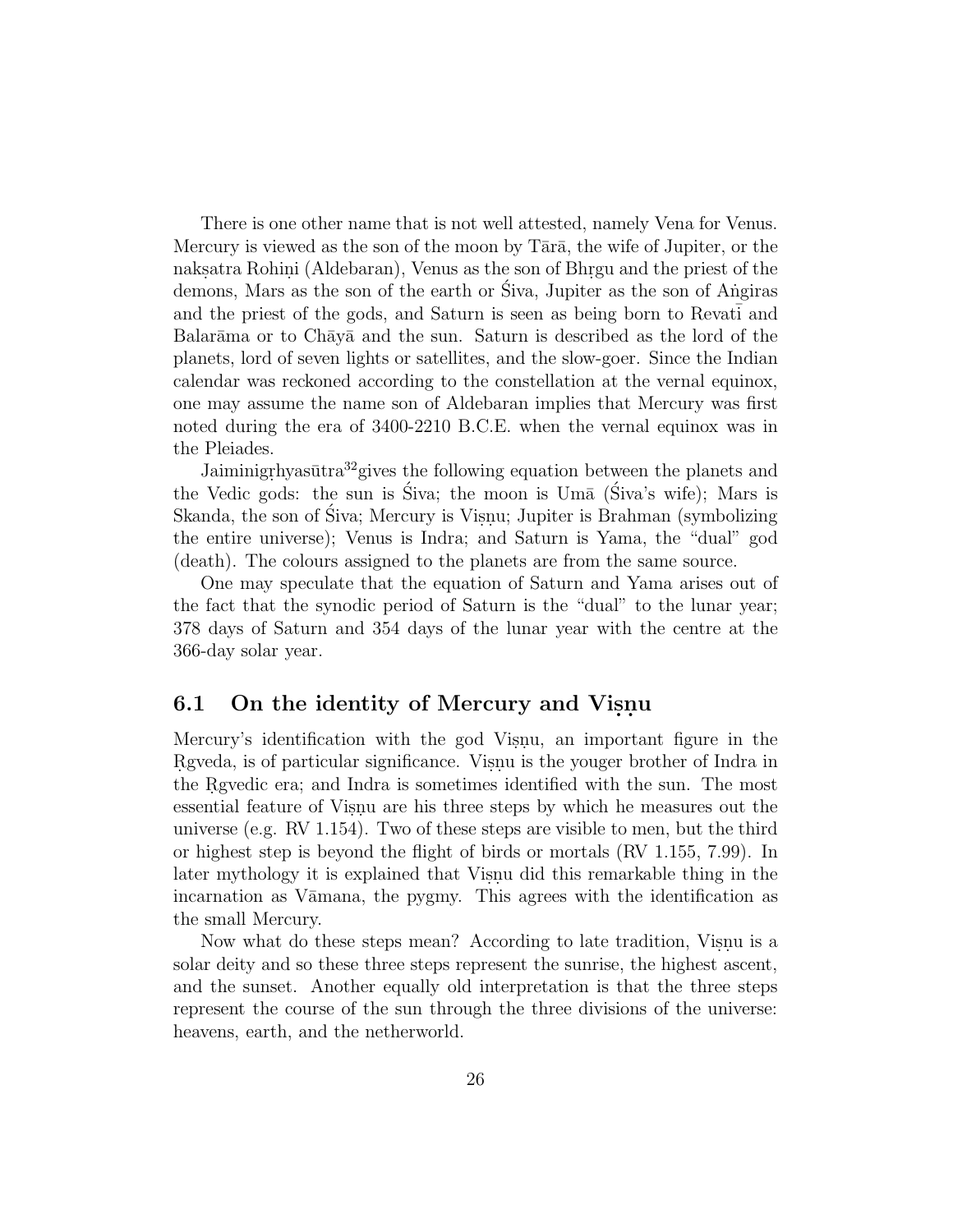But both of these interpretations appear unsatisfactory. Neither of these interpretations squares with the special significance attached to the third step. Nor does not explain the putative identity of Mercury and Visnu.

An explanation becomes obvious when we consider the Vedic altar ritual. It appears likely that the three steps of Visnu are nothing but the three revolutions of Mercury in a cycle of 261 sky days. With this supposition the period of Mercury will be 87 days. Furthermore, three synodic periods of Mercury, at 118 days a period, equal the 354 lunar days or 360 tithis. It appears that this dual relationship led to the great importance being given to the myth of the three steps of Visnu. Of course, the figures for the periods are only approximate but as expected at the first determination of these numbers an attempt was made to connect them to the basic numbers of 261 and 354.

The explicit name of Budha for Mercury appears in Pañcavims a Brāhmana. (PB) which is dated definitely after 1900 B.C.E. since it has an account of a journey to the source of Sarasvati from the place where it is lost in the desert (PB 25.10). PB 24.18 speaks of Budha in connection with a 61 day rite. Three such rites imply a total of 183 days which equals the days exclusively devoted to the heavens. This appears to be the analog, in the field of ritual, of the three steps of Visnu covering the heavens.

We note that the understanding of the motions of the planets arose at some time during the unfolding of the Rg vedic period. For example, Venus is described in early Vedic mythology in terms of the twin Asvins, the morning and evening stars just as Homer later describes it as the pair Hesperus and Phosphorus. This commonality indicates early Indo-European basis to this myth.

The main characters in the planetary myths are Jupiter and Venus as is to be expected for the two brightest planets. Venus, in its earlier incarnation as the Asvin twins, was seen as born to the sun. Mercury as Visnu is Upendra, the younger brother of the Indra, here a personification of the sun. But once Mercury fitted into the planetary scheme, its association with Visnu. was forgotten. Later acccounts describe the planets in relation to each other. Our arguments showing that the period of Mercury was obtained in the third millennium B.C.E. imply that as the determination of the period of Mercury is the hardest amongst the classical planets, the periods of the other planets had been obtained.

The literature that followed the Rgyedic age was at first concerned more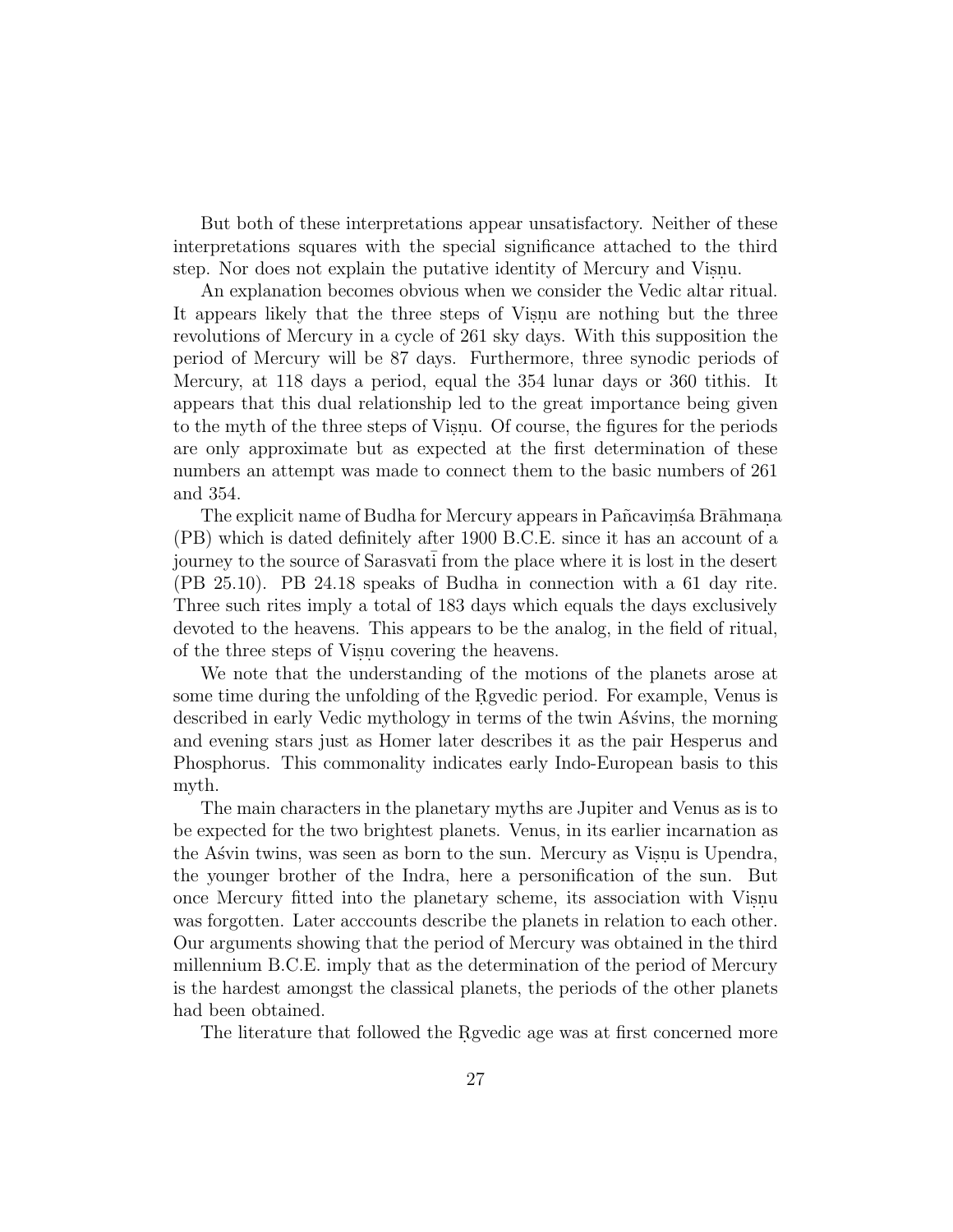with the ritual related to the earlier astronomy of the Vedic age. Once the planetary system fell into place, the gods became supernumeraries. Now the focus shifted to their duals that inhabit the inner universe. Thus by the time of the Satapatha Brāhmana (second millennium B.C.E.), the original stars of the Ursa Major were identified with the cognitive centres in the brain as in  $\overline{SB}$  8.1 or in more detail in BU 2.2.4.

The Regueda and the Satapatha Brahmana speak of the five planets as gods. There is also a mention of the thirty-four lights, which appear to be the twenty seven naksatras, the five planets, the sun and the moon. The moon is the fastest moving of the heavenly bodies, and so it is compared to the male who activates or fertilizes the other heavenly bodies with which it comes in contact. The Rg veda speaks of the five bulls of heaven, which appear to be the five planets. Being faster than the fixed stars, the planets can, in turn, be compared to bulls.

Taittirīya Samhitā<sup>33</sup>speaks of the 33 daughters of Prajāpati, personification of time here, that are given in marriage to Soma, the moon, viewed as king. These are the 27 naksternal the five planets, and the sun. The sun as the bride, Sūryā, is described in the Rgveda and the Atharvaveda.

Since the planets move through the nakes and Venus and Jupiter are brighter than any of the stars, observation of the naksatras presupposes a notice of the planets. The Vedānga Jyotisa does not mention the planets, but that is so because its concern is only the motions of the sun and the moon related to fixing the calendar.

The rivalry between the families of Angirases and the Bhrgus, mythical figures in the Reyeda, represents the motions of Jupiter and Venus. This is clear in later accounts where Brhaspati (Jupiter), the priest of the gods because its motion is closest to the ecliptic, is an Angiras and Kavi Usanas or Sukra (Venus), a Bhārgava, is the priest of the Asuras.

The idea of eclipse was expressed by the notion of Rāhu seizing the heavenly body. The fact that graha, 'seize,' is the name used for planets right from the time of Atharvaveda<sup>34</sup> suggests that the waxing and waning of the two inferior planets, Mercury and Venus, as well as the change in the intensity of the others was known.

Although there is mention of a week of six days, called a sadaha, in the early books, it does not follow that the tradition of a week of seven days is a later one. The seven day week was in use during the time of Atharva Jyotisa.

The sidereal periods suggested by the astronomical code in the organiza-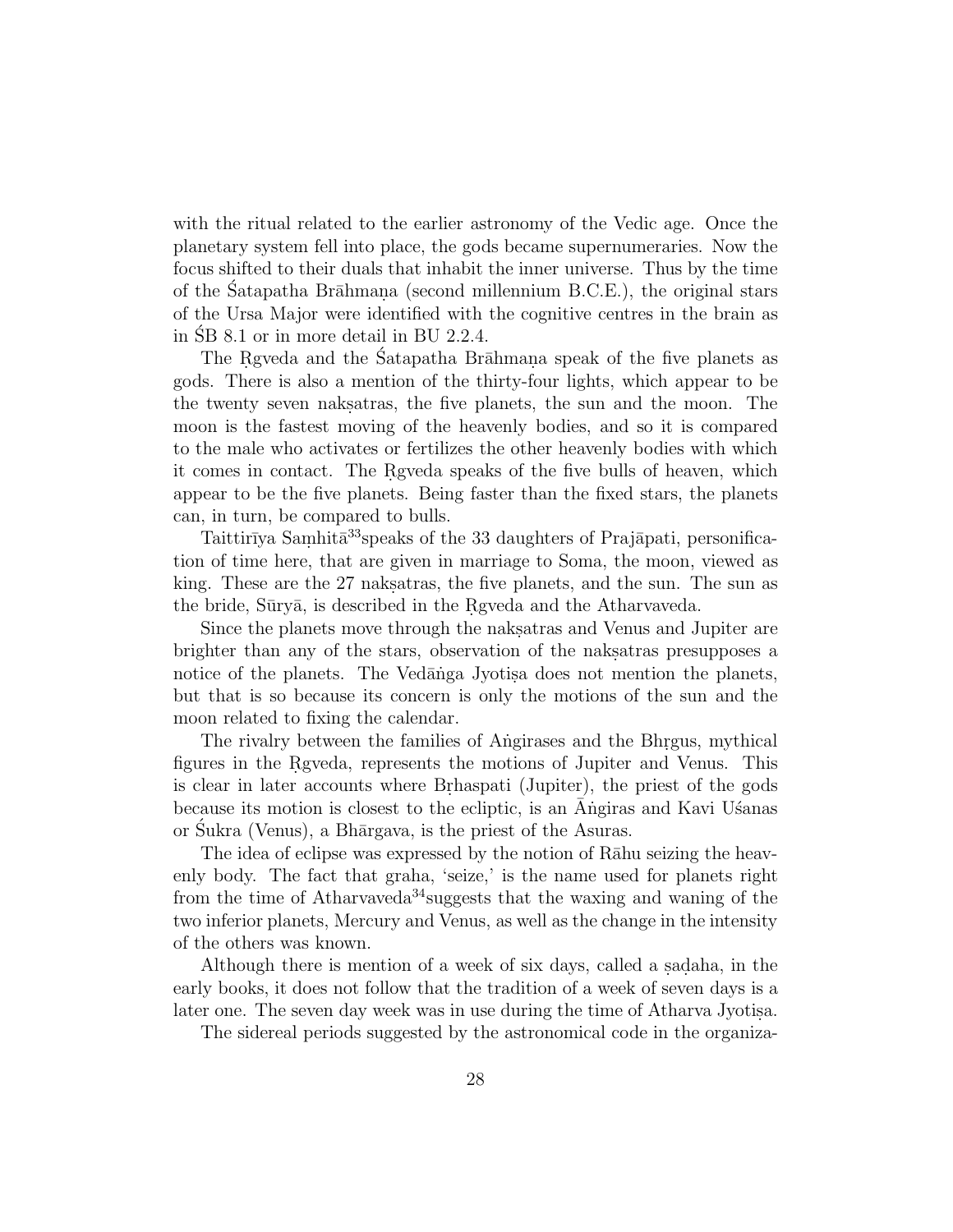tion of the Rgveda are: $35$ 

Mercury: 87 days Venus: 225 days Mars: 687 days Jupiter: 4,340 or 4,350 days Saturn: 10,816 days.

### **6.2 Soma**

Soma, or the moon, is one of the most important deities of the Reveda. It is related to Sūrya the way purus is related to prakrti. Soma is almost always the moon in the ninth book of the Rgyeda. That very few Western scholars of the nineteenth century recognized this fact can only be explained by recalling the incorrect assumptions they laboured under. Soma, as a drink, was meant to celebrate the creative function of the moon as reflected in the tides, the menstrual cycle and the growth of plants.

## **7 The Yuga concept**

There are allusions to yugas, meant as an age, in the Vedas. In the Aitreya Brāhmana<sup>36</sup>Kali, Dvāpara, Tretā, and Krta are compared to a man lying down, moving, rising, and walking. Sadvims a Brahmana<sup>37</sup>mentions the four ages Pusya, Dvāpara, Khārvā, and Krta. In order from Krta to Kali, each yuga represents a decline in morality, piety, strength, knowledge, truthfulness, and happiness. The notion of a yuga appears to have a historical basis. If we accept that a catastrophic tectonic event took place around 1900 B.C.E., leading eventually to a great shift in the population away from the Sarasvatī valleys, then Kaliyuga could be a memory of the beginning of that dark age. Support for this view comes from the Mah $\bar{a}$ bharata, according to which all places were sacred in the Krtayuga; Puskara in the Sarasvatī region was the most sacred in Tretāyuga; Kuruksetra in Dvāpara; and Prayāga at the junction of Ganga and Yamuna in the Kaliyuga. This clearly marks the shift in focus of the Vedic people.

The five years of the yuga of the Vedānga Jyotisa are named variously; one text calling them samvatsara, parivatsara, id $\bar{a}$ vatsara, iduvatsara, and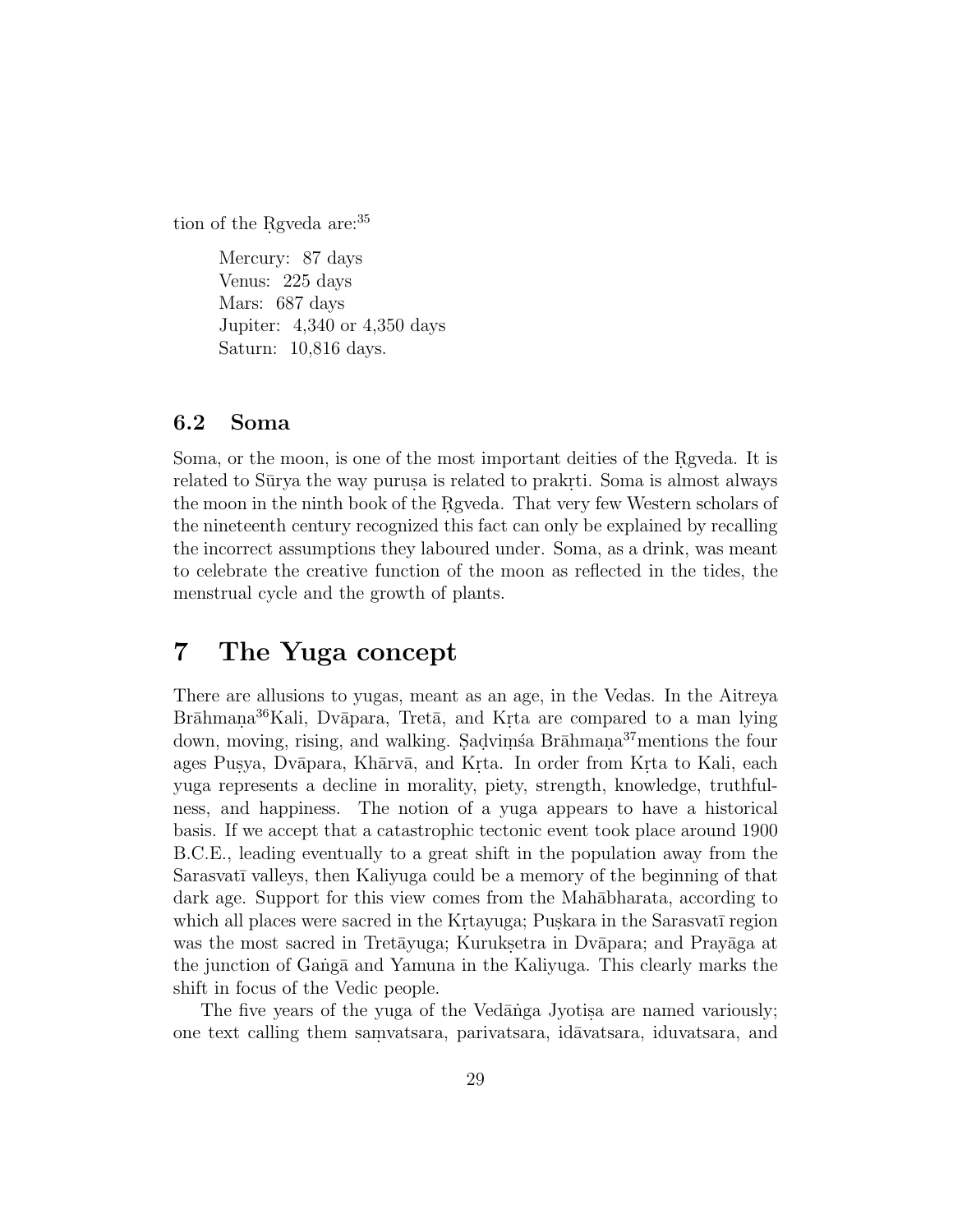vatsara. It has been suggested that the 33 gods mentioned at many places refer to a cycle of 33 years but this cannot be accepted until corroborative evidence is found. As mentioned before, a cycle of 95 years is described in Satapatha Brāhmana. The yuga of 60 years appears to have emerged out of an attempt to harmonize the approximate sidereal periods of 12 and 30 years for Jupiter and Saturn, respectively. Consideration of more accurate sidereal values requires much larger periods that are seen in the later Siddhantic astronomy of the Classical period.<sup>38</sup>

The Purānas talk of a kalpa, a day of Brahmā which is taken to equal 12,000 thousands of divine years, each of which equals 360 human years, for a total of 4,320 million human years. Krta, Treta, Dvapara, and Kali are supposed to last 4,000, 3,000, 2,000, 1,000 divine years respectively. In addition, there are sandhyas (twilights) of 800 (two twilights of 400 years), 600, 400, 200 on the yugas, in order, to give a total span of 12,000 divine years. Brahma, the creator of time, is a personification of the beginning of the sustaining principle, to be taken either as Visnu or Siva. Each day of Brahm $\bar{a}$  is followed by a night of the same duration. A year of Brahm $\bar{a}$ equals such 360 day and nights, and the duration of the universe is the span of 100 Brahmā years. The largest cycle is  $311,040,000$  million years. We are supposed to be in the 55th year of the current Brahma. The large cycle is nested in still larger cycles. Within each kalpa are fourteen secondary cycles, called manvantaras, each lasting 306,720,000 years. In each manvantara, humans begin with a new Manu. We are now in the seventh manvantara of the kalpa, started by Manu Vaivasvata.

A kalpa equals a thousand mahayugas, each of which has the four yugas Krta, Tretā, Dvāpara, and Kali. Each manvantara may be divided into 71 mahāyugas. While the yugas, as defined in the Purānic literature of the first millennium C.E. have extremely large periods in multiples of the 'years of the gods,' it is likely that the four yugas were originally 4,800, 3,600, 2,400, and 1,200 ordinary years, respectively.

## **8 Physics, psychology, medicine**

Once one sees that the Vedic knowledge was defined in a recursive fashion, it becomes easy to see Vedanta, tantra and yoga, as well as Vedic ritual as different aspects of this system. One noteworthy equivalence is between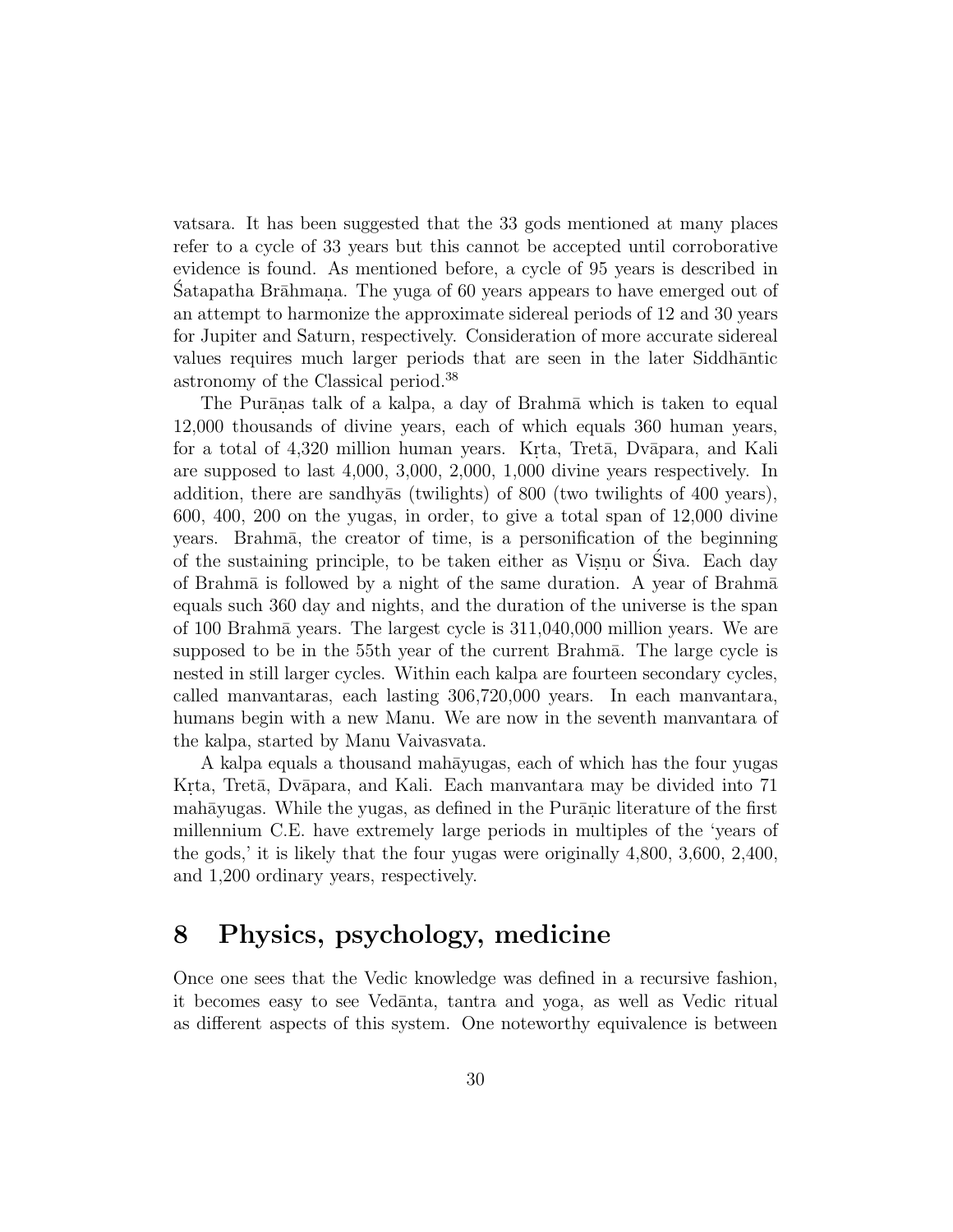the  $72,000$  n $\bar{a}$ d is in the human body and one third the number of muh $\bar{a}$ rtas in twenty years; another is that of the 21 organs in the middle body and the number signifying the earth. At other times the equivalences were more metaphorical. The eyes are the sun and the moon, likewise one can speak of the planets (graha) inside the body; nevertheless, here a numerical connection in terms of planet periods and body processes might have been meant.

One may speculate that the catastrophe of the drying up of the Sarasvati river was such a major disruption so that the system of knowledge representation using altar designs fell into disuse. This is supported by the fact that the altars required an urban setting owing to the need of precise bricks of different sizes. The transition from the erstwhile urban to the new rural settings in the newly settled regions to the east beyond the Gang $\bar{a}$  is represented by the Aranyaka phase of the Vedic literature and it is also alluded to in the Brāhmanas. It was during this phase that the altar ritual lost its link with astronomy and was transformed. Thus agnihotra was replaced by prāna-agnihotra. Later developments focused on the inner space of the individual. The fires of the altar have the parallel in the fires inside the body. A sacrifice, yajña, is a recursive system: any given level is based on a transcendence of the lower level. This is to be seen not only in life but also within the mind, which was viewed as a hierarchical system with systems of the the gross body, prāna, manas, vijñāna, and ānanda.

In analysis a dynamic balance between three fundamental categories was postulated. Svet $\bar{a}$  svatara Upanis $ad^{39}$ speaks of a balance between red, white, and black made conscious by purusa; this is repeated in the rajas, sattva, and tamas of prakrti in Sāntkhya. Clearly, the regions of atmosphere, sky, and earth correspond to these three. In Vedic society also there is mention of an original single class that divided into the three brahmana, rajanya, and vaisya. The altars are made in five layers to represent the three regions and the two intermediate spaces where atmosphere and earth and also atmosphere and sky meet. Paralleling this later a fourth class of studra was added to the societal classes to represent the new "foundation" against which the other classes were defined; the fifth class of "sages", who transcended class categories, was described only indirectly. The texts themselves do not speak with this directness about the parallels but these are easy enough to infer.

 $B$ rhad $\bar{a}$ ranyaka Upanis.ad<sup>40</sup>speaks of three primary constituents. Later like the expansion of the altar from three to five layers, we come across five primary elements, pancabhūtas, earth, water, fire, air, and ether. The three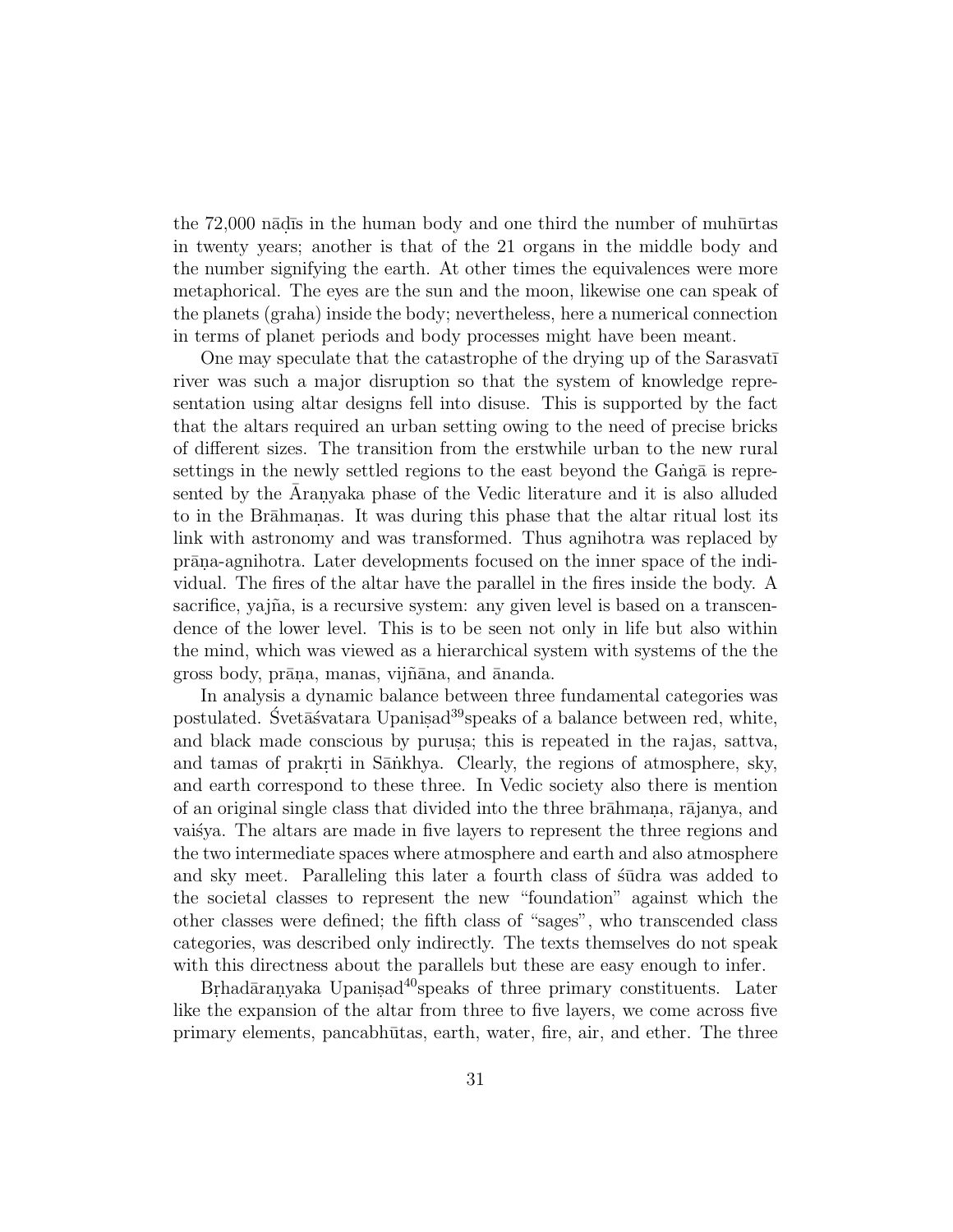do's as or dhātus (humors) vāta, pitta, and kapha in the human body likewise define a basic tripartite model. But each of these dhatus is taken to have five types.

The observer has a central place in Indian thought, and a consideration of the act of observation leads to the question of the nature of time. This question eventually leads to a consideration of consciousness and the self. But as the basic science of time, astronomy helps us place the overarching system of knowledge of Vedic times in context.

## **Abbreviations**

- $AA$  Aitareya Aranyaka
- AB Aitareya Brāhmana
- ASS  $\bar{A}$ pastamba Śulbasūtra
- AV Atharvaveda
- BSS Baudhāyana Śulbasūtra
- BU Brhadāranyaka Upanisad<br>CU Chāndogva Upanisad
- CU Chāndogya Upanisad<br>KB Kausītaki Brahmana
- KB Kausītaki Brahmana<br>PB Pañcavimśa Brahman
- PB Pañcaviṃśa Brahmaṇa<br>RV Rgveda
- RV Rgveda<br>SB Satapat
- ŠB Šatapatha Brāhmana<br>ŠU Švetāšvatara Upanisa
- ŠU Švetāšvatara Upanisad<br>TB Taittirīva Brāhmana
- TB Taittirīya Brāhmaņa<br>TS Taittirīya Samhitā
- Taittirīya Samhitā
- VJ Vedānga Jyotisa

## **Notes**

1. See, for example, RV 1.25.8. This is described in many passages in other texts such as Kaustaki Brahmana and Satapatha Brahmana. Specifically the thirteenth intercalary month is mentioned in KB 5.8, 7.10, 19.2, 25.11 and SB 5.4.5.23, 6.2.2.29, 9.1.1.43, 12.8.2.31. For ´ detailed references and a general background to this article see S.C. Kak, The Astronomical Code of the Rgveda. Aditya, New Delhi, 1994.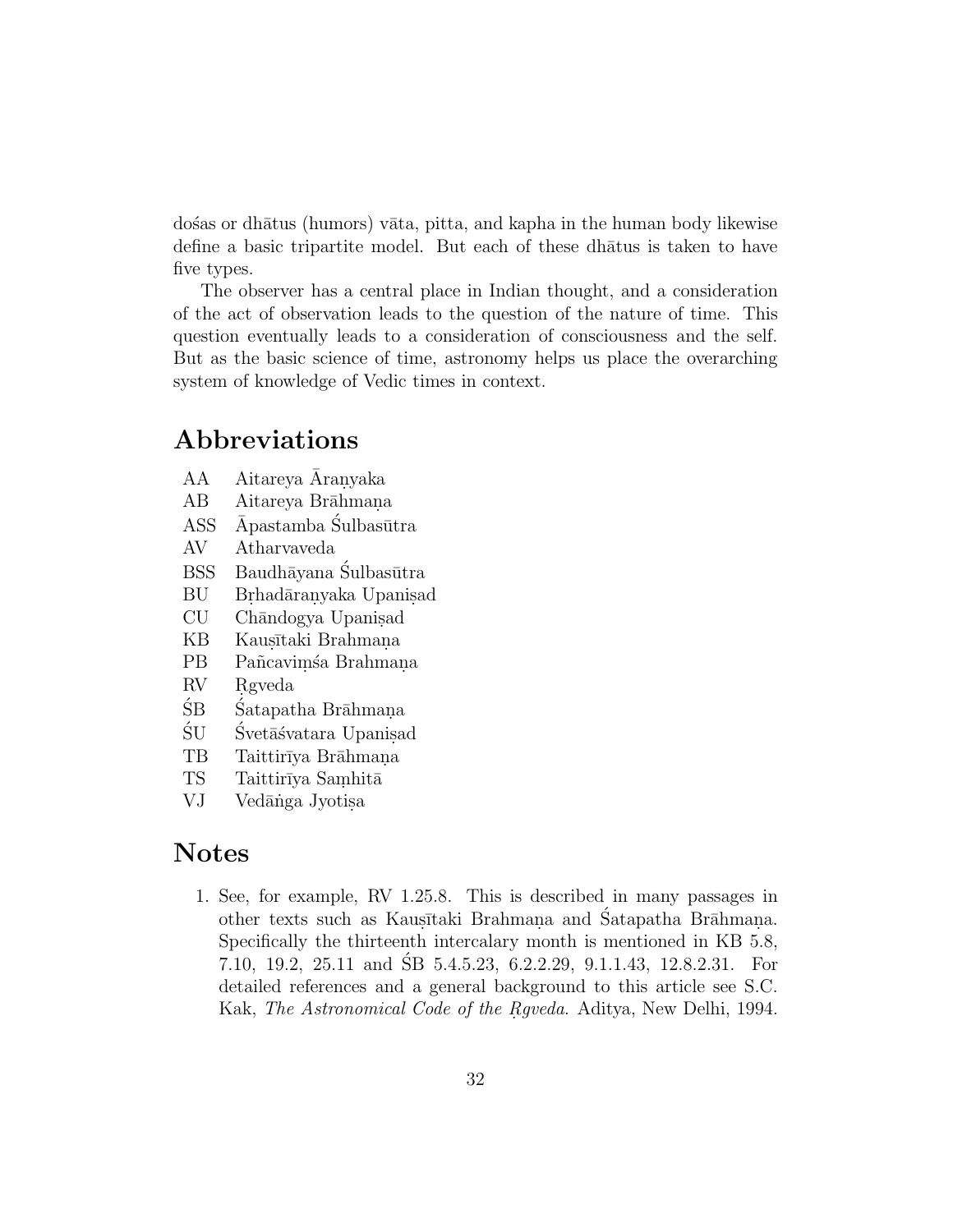- 2. RV 1.164.45.
- 3. SB 11.5.8 or AB 5.32.
- 4. Although such a technical usage of psychological categories comes later in S $\bar{a}$ nkhya, references in CU 6.4 and SU 4.5 make it abundantly clear that these categories are quite old.
- 5. S.C. Kak, "Astronomy of the Vedic Altars and the Rigveda", Mankind Quarterly, 33, 43-55, 1992; S.C. Kak, "Astronomy of the Vedic Altars", Vistas in Astronomy, 36, 117-140, 1993 and so on. For a detailed bibliography see S.C. Kak, The Astronomical Code of the Rgveda.
- 6. RV 1.164.2 speaks of eko as vahati saptan $\bar{a}$ ma $\bar{a}$ ; Nirukta 4.27 makes it clear that this horse is the sun;  $\overline{SB}$  6.1.11 speaks of the birth from Prajāpati, representing time here, of as va before that of the earth.
- 7. BSS 7.17, ASS 14.11. For the texts see S.N. Sen and A.K. Bag, The  $\hat{S}ulbasūtras.$  Indian National Science Academy, New Delhi, 1983. The significance of its mathematics is described in A. Seidenberg, "The origin of mathematics," Archive for History of Exact Sciences, 18, 301- 342, 1978.
- 8. J. Gonda, The Ritual Sutras. Otto Harrassowitz, Wiesbaden, 1977. That the ritual had its own grammar is described in F. Staal, Rules Without Meaning: Ritual, Mantras and the Human Sciences. Peter Lang, New York, 1989.
- $9. \ \mathrm{SB} \ 10.4.3.9.$
- 10.  $\angle$  SB 7.1.1.13 for earth,  $\angle$  SB 7.1.2.12 for space, and  $\angle$  SB 8.2.1.2 for sky or heaven.
- 11. F.E. Pargiter, Ancient Indian Historical Tradition. Oxford University Press, London, 1922.
- 12. B.G. Tilak, The Orion. Tilak Brothers, Pune, 1893; M. Winternitz, A History of Indian Literature. University of Calcutta, 1927; reprint Delhi, 1972.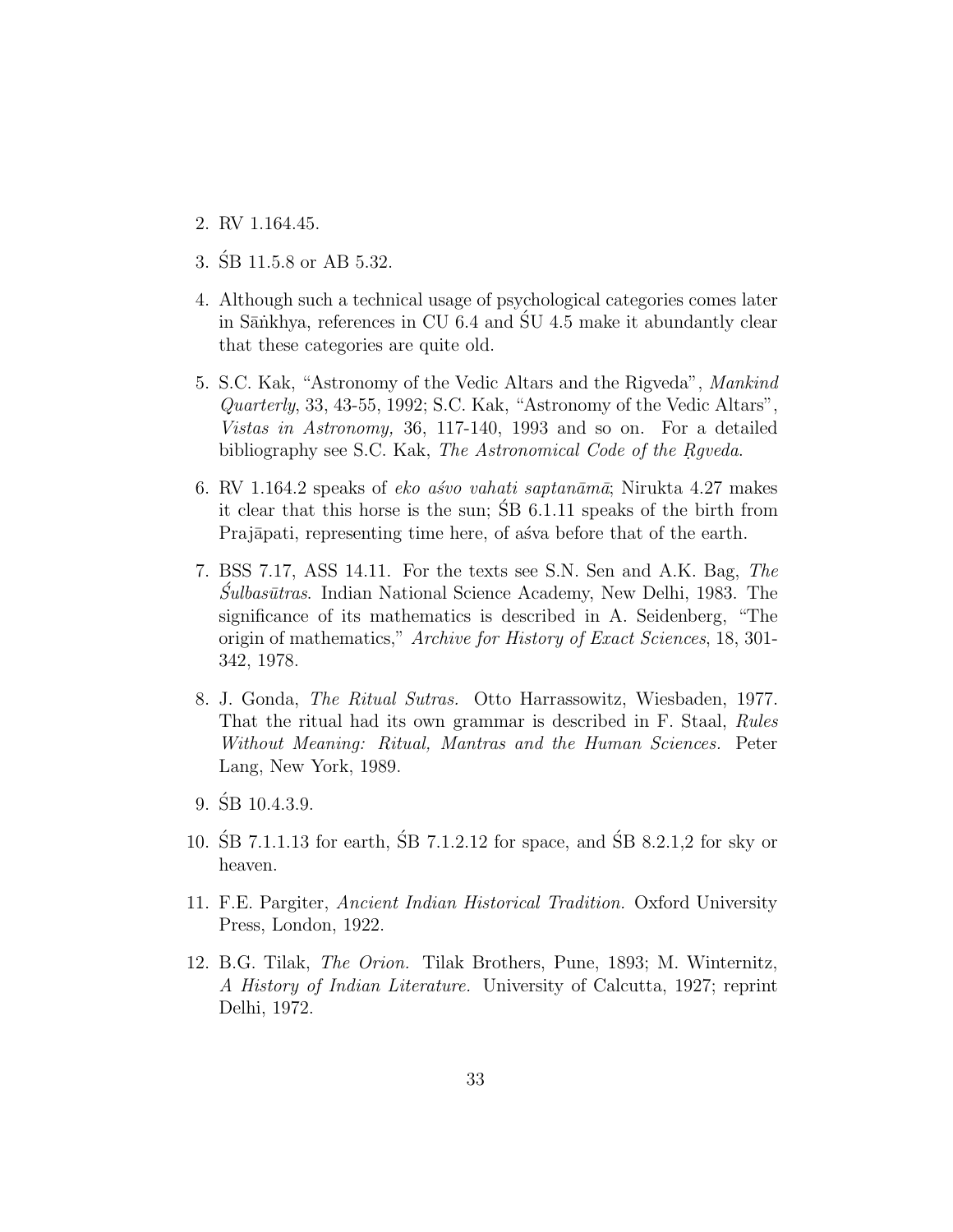- 13. S.C. Kak, "The Indus tradition and the Indo-Aryans," Mankind Quarterly, 32, 195-213, 1992; J.G. Shaffer, "The Indus valley, Baluchistan, and Helmand traditions: neolithic through bronze age," in J. Ehrlich (ed.), Chronologies in Old World Archaeology (3rd Edition). Chicago University Press, Chicago, 1992. See also G. Feuerstein, S.C. Kak, and D. Frawley, In Search of the Cradle of Civilization: New Light on Ancient India. Quest Books, Wheaton, IL, 1995.
- 14. H.P. Francfort, "Evidence for Harappan irrigation system in Haryana and Rajasthan," Eastern Anthropologist, 45, 87-103, 1992.
- 15. PB 25.10.16. This also fixes this Brahmana as posterior to 1900 B.C.E.
- 16. Some scholars have contested the identification of Vena with Venus.
- 17. SB 2.1.2.18-19; see also Nirukta 3.20. ´
- 18. V. Vidyālantkāra, Satapatha Brāhmanastha Agnicayana Samīksā. Bahalgarh, 1985.
- 19. TB 1.5.2.7
- 20. G. de Santillana and H. von Dechend, Hamlet's Mill: An essay on myth and the frame of time. Gambit, Boston, 1969.
- 21. SB 2.1.2.4-5. ´
- 22. S.C. Kak, The Astronomical Code of the Raveda.
- 23. T.S. Kuppanna Sastry, *Vedānga Jyotisa of Lagadha*. Indian National Science Academy, New Delhi, 1985.
- 24. P.C. Sengupta, Ancient Indian Chronology. University of Calcutta Press, Calcutta, 1947.
- 25. SB 10.4.3.14-20. ´
- 26. SB 10.4.2.23-24. ´
- 27. S.P. Sarasvati and S. Vidyalankara, *Rgveda Samhitā*. Veda Pratishthana, Delhi, 1987.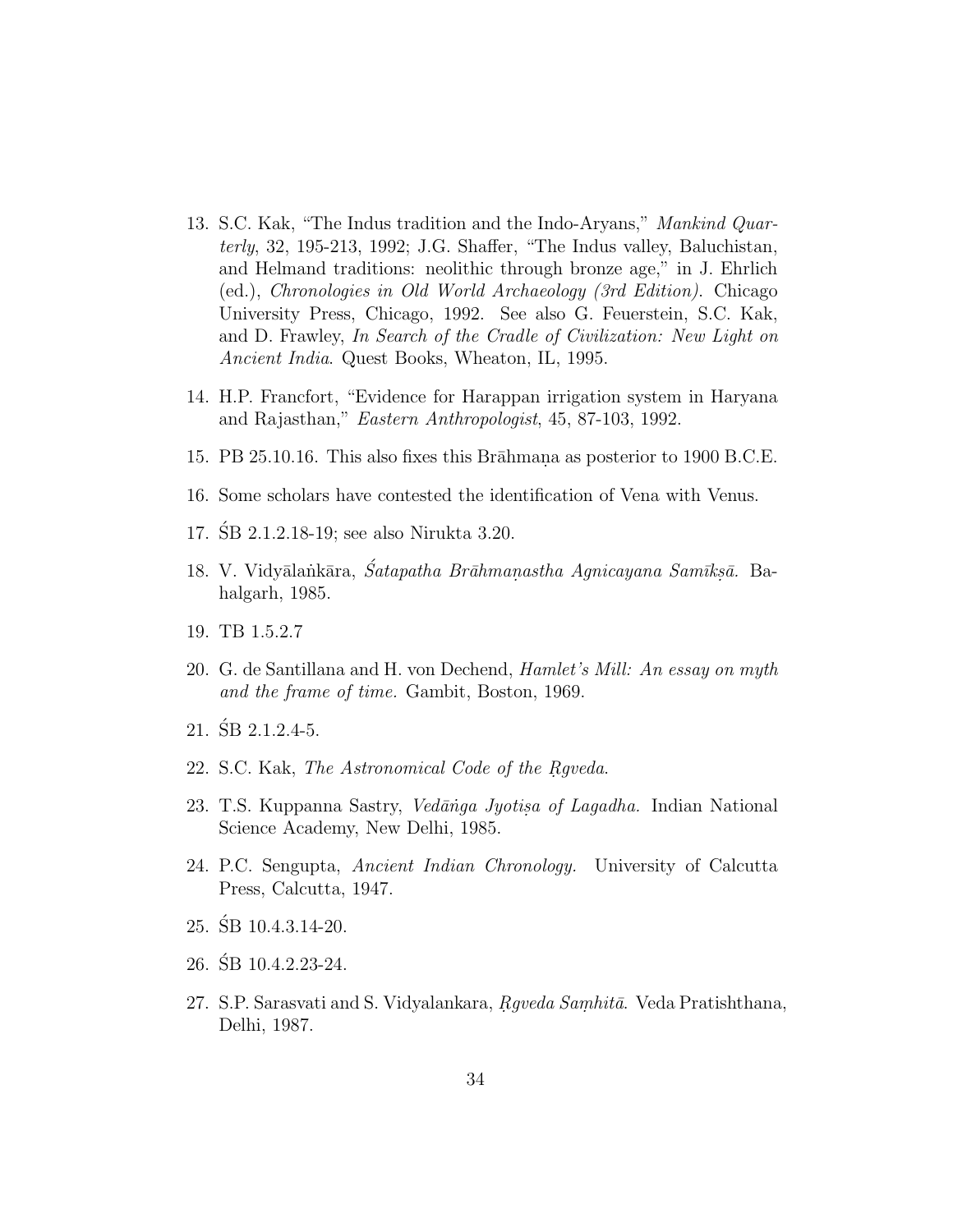- 28. S.C. Kak, The Astronomical Code of the Raveda.
- 29. T.S. Kuppanna Sastry, *Vedānga Jyotisa of Lagadha*. See also S.C. Kak, "The astronomy of the age of geometric altars," Quarterly Journal of the Royal Astronomical Society, 36, 385-396, 1995.
- 30. J.D. Palmer, An Introduction to Biological Rhythms. Academic Press, New York, 1976.
- 31. A.T. Winfree, The Timing of Biological Clocks. Scientific American Books, New York, 1987.
- 32. W. Caland (tr.), The Jaiminigrhyasūtra. Motilal Banarsidass, 1984.
- 33. TS 2.3.5.
- 34. AV 19.9.7-10.
- 35. S.C. Kak, "The astronomical code of the Rigveda," Current Science, 66, 323-326, 1994.
- 36. AB 7.15.4.
- 37. SB 5.6.
- 38. R. Billard, L'astronomie Indienne. Paris, 1971.
- $39. \text{SU } 4.5.$
- 40. BU 1.2.2.